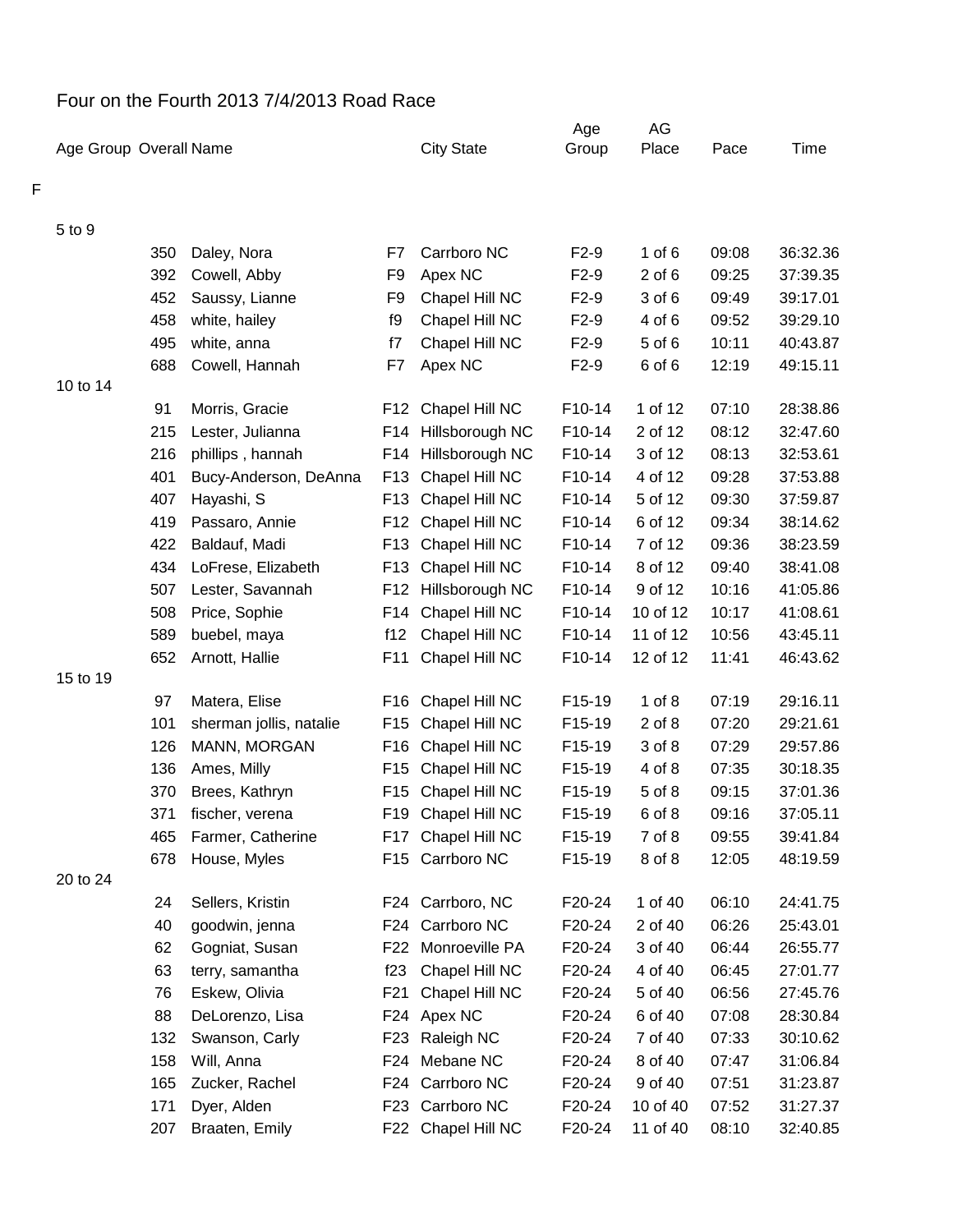| 217 | Kaat, Jessica        | F21             | Kernersville NC      | F20-24 | 12 of 40 | 08:14 | 32:54.85 |
|-----|----------------------|-----------------|----------------------|--------|----------|-------|----------|
| 229 | Kocsis, Juliana      | F <sub>23</sub> | Raleigh NC           | F20-24 | 13 of 40 | 08:21 | 33:23.09 |
| 236 | altschug, anne       | F <sub>21</sub> | Chapel Hill NC       | F20-24 | 14 of 40 | 08:22 | 33:28.89 |
| 263 | Trogden, Kathryn     | F24             | Carrboro NC          | F20-24 | 15 of 40 | 08:36 | 34:23.35 |
| 277 | Sykes, Grace         | F22             | <b>DURHAM NC</b>     | F20-24 | 16 of 40 | 08:39 | 34:34.84 |
| 332 | Hopkins, Carol       | F22             | Garner NC            | F20-24 | 17 of 40 | 09:02 | 36:09.35 |
| 349 | Howard, Janna        | F <sub>23</sub> | Coplay PA            | F20-24 | 18 of 40 | 09:08 | 36:31.87 |
| 353 | McGaha, Lauren       | F <sub>23</sub> | Chapel Hill NC       | F20-24 | 19 of 40 | 09:10 | 36:39.87 |
| 381 | Lehman, Abigail      | F <sub>22</sub> | Chapel Hill NC       | F20-24 | 20 of 40 | 09:21 | 37:23.35 |
| 396 | Smith, Laura         | F <sub>22</sub> | Mebane NC            | F20-24 | 21 of 40 | 09:28 | 37:50.84 |
| 404 | williams, sarah      | F <sub>23</sub> | <b>WAKE FOREST N</b> | F20-24 | 22 of 40 | 09:29 | 37:55.86 |
| 414 | Cohn, Esther         | F <sub>20</sub> | Chapel Hill NC       | F20-24 | 23 of 40 | 09:33 | 38:11.35 |
| 429 | Nickodem, Kelly      | F <sub>23</sub> | Chapel Hill NC       | F20-24 | 24 of 40 | 09:38 | 38:33.60 |
| 515 | warshawsky, megan    | F <sub>23</sub> | Hillsborough NC      | F20-24 | 25 of 40 | 10:21 | 41:25.34 |
| 551 | Graban, Krissy       | F <sub>23</sub> | Durham NC            | F20-24 | 26 of 40 | 10:41 | 42:44.60 |
| 560 | Adams, Molly         | F <sub>21</sub> | Durham NC            | F20-24 | 27 of 40 | 10:44 | 42:55.60 |
| 573 | Bohmer, Elise        | F <sub>23</sub> | Chapel Hill NC       | F20-24 | 28 of 40 | 10:50 | 43:21.84 |
| 587 | Partner, Kelly       | F24             | Durham NC            | F20-24 | 29 of 40 | 10:55 | 43:41.38 |
| 627 | Emilson, Kristen     | F <sub>23</sub> | Chapel Hill NC       | F20-24 | 30 of 40 | 11:23 | 45:33.84 |
| 649 | Verni, Kaitlin       | F <sub>23</sub> | Hope Mills NC        | F20-24 | 31 of 40 | 11:39 | 46:36.61 |
| 657 | Oh, Adrianna         | F <sub>22</sub> | Carrboro NC          | F20-24 | 32 of 40 | 11:48 | 47:10.13 |
| 680 | Varney, Madeline     | F <sub>23</sub> | Chapel Hill NC       | F20-24 | 33 of 40 | 12:06 | 48:23.85 |
| 692 | ramsey, stacy        | F22             | Durham NC            | F20-24 | 34 of 40 | 12:23 | 49:30.37 |
| 694 | Schmitt, Kristin     | F <sub>23</sub> | Rocky Mount NC       | F20-24 | 35 of 40 | 12:39 | 50:37.12 |
| 696 | McClellan, Elizabeth | F <sub>23</sub> | Raleigh NC           | F20-24 | 36 of 40 | 12:39 | 50:37.60 |
| 697 | Simons, Jessica      | F <sub>23</sub> | Durham NC            | F20-24 | 37 of 40 | 12:42 | 50:48.11 |
| 714 | Powell, Ida          | F24             | Chapel Hill NC       | F20-24 | 38 of 40 | 13:23 | 53:31.35 |
| 717 | Chir, Alexandra      | F <sub>20</sub> | Carrboro NC          | F20-24 | 39 of 40 | 13:27 | 53:47.12 |
| 725 | Shachtman, Catherine | F <sub>21</sub> | Pittsboro NC         | F20-24 | 40 of 40 | 13:37 | 54:28.34 |
| 52  | Todd, Sarah          | F25             | Chapel Hill NC       | F25-29 | 1 of 54  | 06:32 | 26:06.26 |
| 55  | Pilcher, Lauren      |                 | F25 Raleigh NC       | F25-29 | 2 of 54  | 06:34 | 26:14.00 |
| 57  | Swiss, Sarah         | F <sub>29</sub> | Durham NC            | F25-29 | 3 of 54  | 06:35 | 26:18.75 |
| 93  | Zabel, Becca         | F <sub>25</sub> | Chapel Hill NC       | F25-29 | 4 of 54  | 07:13 | 28:50.59 |
| 103 | chu, jennifer        | f29             | Chapel Hill NC       | F25-29 | 5 of 54  | 07:21 | 29:23.10 |
| 115 | Stern, Caitlin       | F <sub>28</sub> | Chapel Hill NC       | F25-29 | 6 of 54  | 07:26 | 29:44.12 |
| 116 | Barker, Jessie       | F <sub>29</sub> | Chapel Hill NC       | F25-29 | 7 of 54  | 07:26 | 29:44.35 |
| 143 | Wilson, Catherine    | F <sub>29</sub> | Chapel Hill NC       | F25-29 | 8 of 54  | 07:38 | 30:30.84 |
| 147 | Clifford, Kirsti     | F <sub>28</sub> | Durham NC            | F25-29 | 9 of 54  | 07:39 | 30:37.84 |
| 150 | Valley, Tess         | F <sub>25</sub> | Carrboro NC          | F25-29 | 10 of 54 | 07:40 | 30:41.10 |
| 172 | Dixon, Jennifer      | F27             | Durham NC            | F25-29 | 11 of 54 | 07:52 | 31:29.12 |
| 218 | Beers, Sharon        | F27             | Morrisville NC       | F25-29 | 12 of 54 | 08:14 | 32:55.35 |
| 239 | Bach, Laura          | F <sub>25</sub> | Carrboro NC          | F25-29 | 13 of 54 | 08:23 | 33:32.10 |
| 247 | Robinson, Sarah      | F <sub>28</sub> | Durham NC            | F25-29 | 14 of 54 | 08:27 | 33:49.36 |
| 262 | Schweri, Kathryn     | F <sub>27</sub> | Raleigh NC           | F25-29 | 15 of 54 | 08:35 | 34:20.61 |
| 294 | murphy, taylor       | F <sub>25</sub> | Chapel Hill NC       | F25-29 | 16 of 54 | 08:42 | 34:48.85 |
| 310 | Nieman, Stephanie    |                 | F29 Hillsborough NC  | F25-29 | 17 of 54 | 08:54 | 35:35.11 |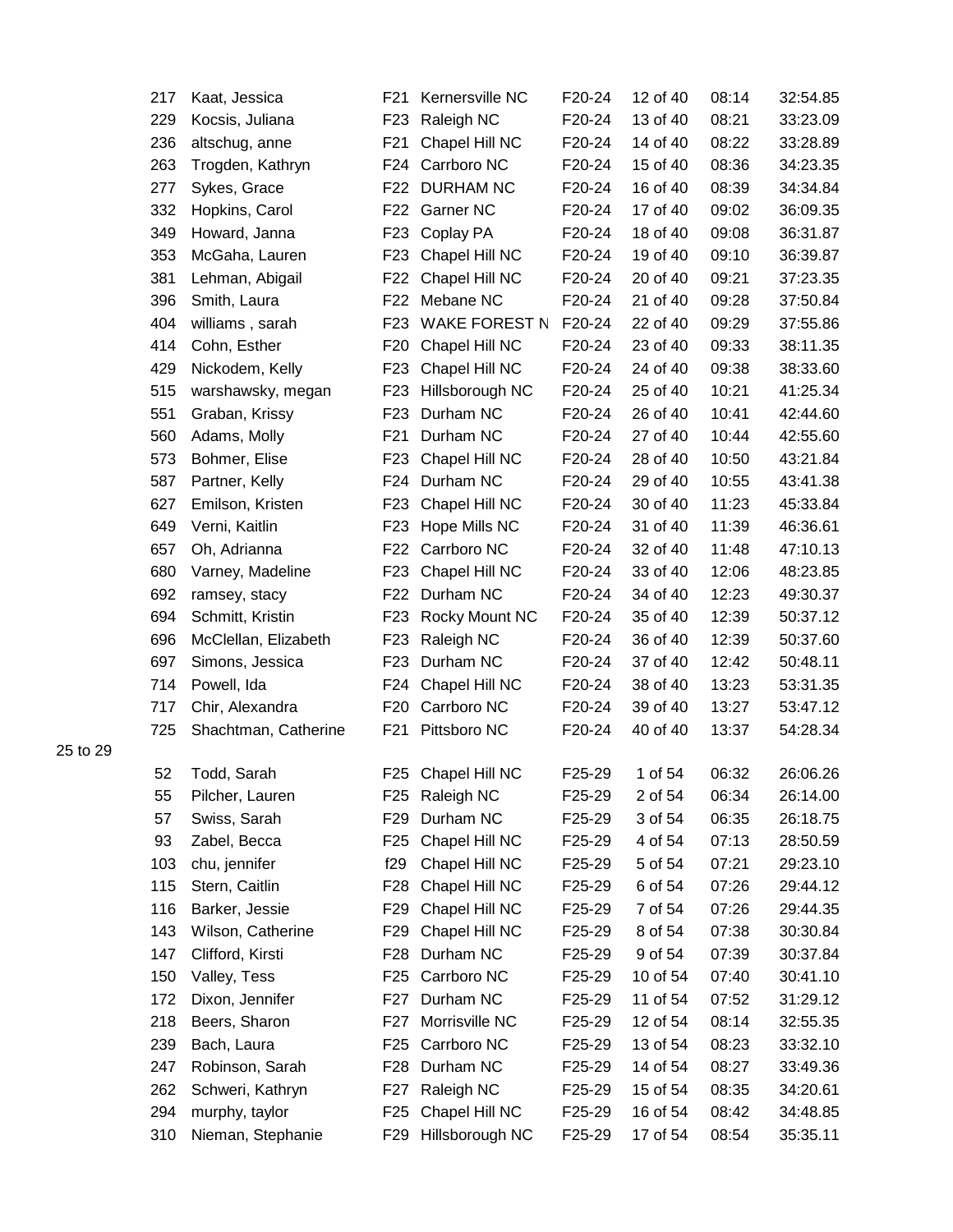| 328 | Padykula, Karen         | F <sub>29</sub> | Durham NC               | F25-29 | 18 of 54 | 09:00 | 36:00.84    |
|-----|-------------------------|-----------------|-------------------------|--------|----------|-------|-------------|
| 346 | Cannon, Laura           | F <sub>26</sub> | Chapel Hill NC          | F25-29 | 19 of 54 | 09:07 | 36:29.14    |
| 359 | Stanford, Crystal       | F28             | Chapel Hill NC          | F25-29 | 20 of 54 | 09:12 | 36:46.60    |
| 361 | Dickerson, Jordan       | F <sub>29</sub> | <b>CARY NC</b>          | F25-29 | 21 of 54 | 09:13 | 36:50.10    |
| 377 | Burke, Alison           | F <sub>26</sub> | Chapel Hill NC          | F25-29 | 22 of 54 | 09:19 | 37:16.34    |
| 379 | Moore, Sarah            | F26             | Chapel Hill NC          | F25-29 | 23 of 54 | 09:19 | 37:17.12    |
| 382 | McMahon, Katharine      | F <sub>26</sub> | Chapel Hill NC          | F25-29 | 24 of 54 | 09:21 | 37:24.09    |
| 403 | Koenka, Alison          | F <sub>26</sub> | Durham NC               | F25-29 | 25 of 54 | 09:29 | 37:55.35    |
| 409 | Carter, Catherine       | F <sub>29</sub> | Hillsborough NC         | F25-29 | 26 of 54 | 09:30 | 38:01.35    |
| 417 | murphy, kaitlyn         | F26             | Carrboro NC             | F25-29 | 27 of 54 | 09:33 | 38:13.37    |
| 424 | Meredith, Lyndsey       | F27             | Mebane NC               | F25-29 | 28 of 54 | 09:37 | 38:27.09    |
| 462 | Schoenherr, Sarah       | F29             | Carrboro NC             | F25-29 | 29 of 54 | 09:53 | 39:33.10    |
| 476 | Kelly, Abby             | F28             | Carrboro NC             | F25-29 | 30 of 54 | 10:03 | 40:10.87    |
| 497 | Caron, Whitney          | F27             | Chapel Hill NC          | F25-29 | 31 of 54 | 10:13 | 40:53.10    |
| 505 | Overman, Erika          | F <sub>25</sub> | Durham NC               | F25-29 | 32 of 54 | 10:15 | 40:59.61    |
| 533 | Hetherington, Emily     | F <sub>28</sub> | Atlanta GA              | F25-29 | 33 of 54 | 10:27 | 41:49.63    |
| 534 | Knight, Celeste         | F <sub>29</sub> | Durham NC               | F25-29 | 34 of 54 | 10:28 | 41:51.09    |
| 539 | Han, Grace              | F <sub>25</sub> | Chapel Hill NC          | F25-29 | 35 of 54 | 10:29 | 41:57.60    |
| 553 | Horvitz, Casey          | F27             | Carrboro NC             | F25-29 | 36 of 54 | 10:41 | 42:45.84    |
| 554 | Boten, Jessica          | F25             | Carrboro NC             | F25-29 | 37 of 54 | 10:41 | 42:45.86    |
| 580 | hart, lauren            | f28             | Chapel Hill NC          | F25-29 | 38 of 54 | 10:53 | 43:30.62    |
| 581 | Cannon, Abby            | F <sub>29</sub> | Carrboro NC             | F25-29 | 39 of 54 | 10:53 | 43:31.11    |
| 585 | Abe, Paige              | F <sub>25</sub> | Chapel Hill NC          | F25-29 | 40 of 54 | 10:55 | 43:41.13    |
| 599 | Ingersoll, Amanda       | F <sub>28</sub> | Chapel Hill NC          | F25-29 | 41 of 54 | 11:02 | 44:08.88    |
| 600 | Mundia, Jennifer        | F26             | Apex NC                 | F25-29 | 42 of 54 | 11:02 | 44:09.61    |
| 628 | Lane, Ilana             | F <sub>26</sub> | Durham NC               | F25-29 | 43 of 54 | 11:24 | 45:35.37    |
| 629 | Jarrett, Sydney         | F <sub>26</sub> | Apex NC                 | F25-29 | 44 of 54 | 11:24 | 45:36.62    |
| 630 | Juba, Nicole            | F <sub>29</sub> | Apex NC                 | F25-29 | 45 of 54 | 11:24 | 45:36.87    |
| 634 | blue, johanna           | f28             | Durham NC               | F25-29 | 46 of 54 | 11:28 | 45:51.63    |
| 635 | cox-franklin, elizabeth | F29             | Durham NC               | F25-29 | 47 of 54 | 11:28 | 45:51.84    |
| 679 | Lu-Burris, Lisa         | F27             | <b>Efland NC</b>        | F25-29 | 48 of 54 | 12:06 | 48:22.35    |
| 691 | Tucker, Jenna           | F28             | Carrboro NC             | F25-29 | 49 of 54 | 12:23 | 49:30.35    |
| 716 | Caviston, Melissa       | F <sub>25</sub> | Apex NC                 | F25-29 | 50 of 54 | 13:24 | 53:36.11    |
| 733 | Odell, Jennifer         | F <sub>29</sub> | <b>Holly Springs NC</b> | F25-29 | 51 of 54 | 14:06 | 56:22.85    |
| 741 | Alvarado, Erika         | F <sub>26</sub> | Raleigh NC              | F25-29 | 52 of 54 | 14:44 | 58:56.60    |
| 744 | McAngus, Ellen          | F <sub>25</sub> | Raleigh NC              | F25-29 | 53 of 54 | 15:10 | 01:00:39.34 |
| 762 | Goolsby, Alicia         | F27             | Durham NC               | F25-29 | 54 of 54 | 17:43 | 01:10:52.21 |
| 30  | Bell Kelley, Rachel     | F33             | Chapel Hill NC          | F30-34 | 1 of 63  | 06:15 | 24:58.27    |
| 47  | Cunningham, Melissa     | F34             | Carrboro NC             | F30-34 | 2 of 63  | 06:30 | 26:00.51    |
| 85  | bonneau, kara           | f33             | Durham NC               | F30-34 | 3 of 63  | 07:06 | 28:23.11    |
| 118 | O'Donnell, Julie        | F30             | Chapel Hill NC          | F30-34 | 4 of 63  | 07:27 | 29:46.11    |
| 157 | feitig, julie           | F30             | Raleigh NC              | F30-34 | 5 of 63  | 07:44 | 30:56.10    |
| 167 | Lewis, Jenn             | F34             | Durham NC               | F30-34 | 6 of 63  | 07:51 | 31:25.63    |
| 176 | Destro, Lane            | F30             | Durham NC               | F30-34 | 7 of 63  | 07:53 | 31:31.11    |
| 214 | Vladutiu, Catherine     | F33             | Hillsborough NC         | F30-34 | 8 of 63  | 08:12 | 32:47.35    |
| 220 | Pigage, Erica           |                 | F34 Raleigh NC          | F30-34 | 9 of 63  | 08:16 | 33:03.10    |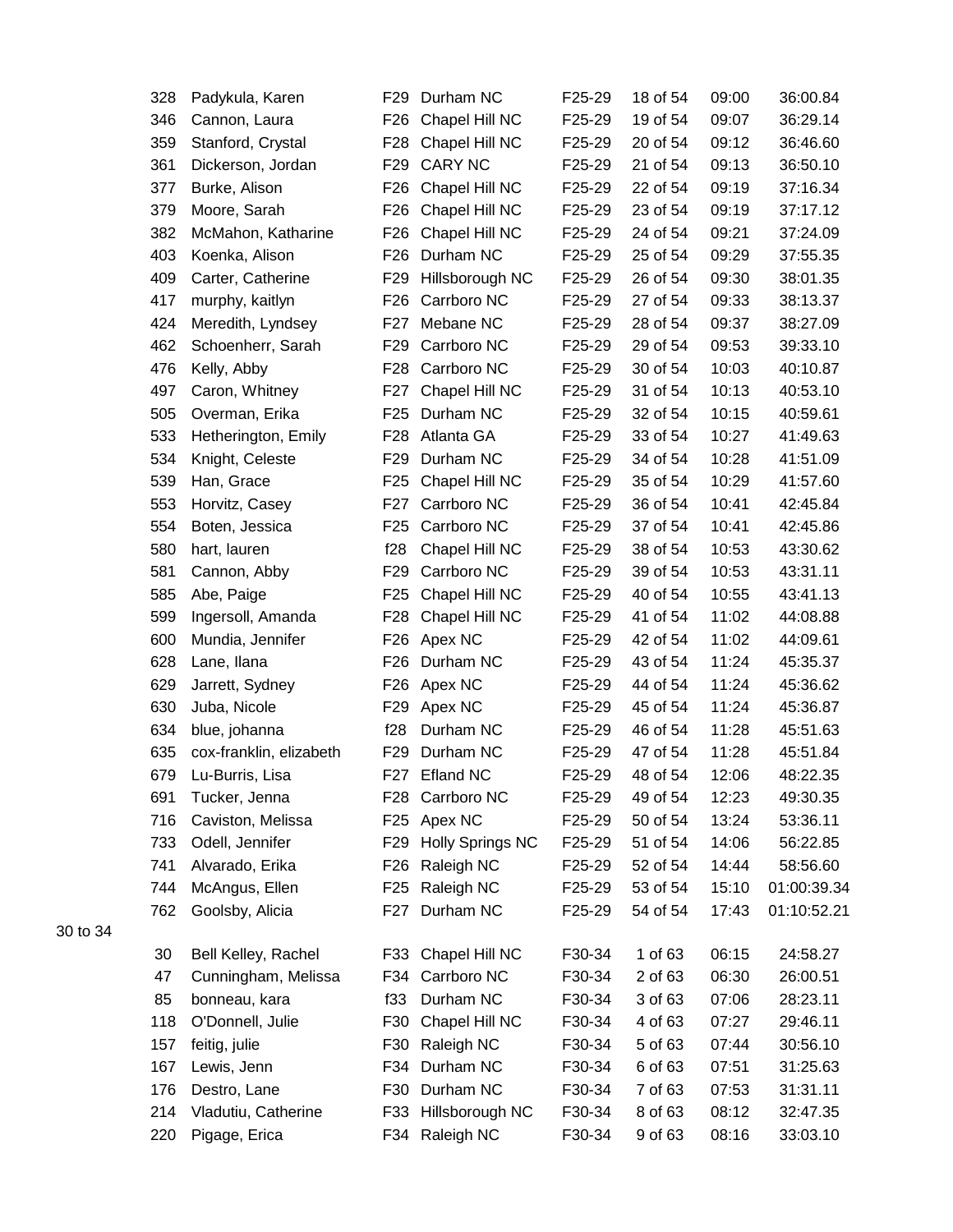| 221 | Thornton, Jessica   | F34 | Carrboro NC          | F30-34 | 10 of 63 | 08:16 | 33:05.84 |
|-----|---------------------|-----|----------------------|--------|----------|-------|----------|
| 244 | Askey, Sara         | F30 | <b>CARY NC</b>       | F30-34 | 11 of 63 | 08:26 | 33:42.10 |
| 260 | Knechtel, Virginia  | F31 | Washington DC        | F30-34 | 12 of 63 | 08:34 | 34:17.10 |
| 271 | Robinson, Rachel    | F30 | Durham NC            | F30-34 | 13 of 63 | 08:37 | 34:28.10 |
| 275 | Cowell, Rebekah     | F33 | Pittsboro NC         | F30-34 | 14 of 63 | 08:38 | 34:33.13 |
| 295 | Hawkins, Karen      | F30 | Garner NC            | F30-34 | 15 of 63 | 08:44 | 34:54.09 |
| 296 | Dempsey, Jillian    | F30 | Chapel Hill NC       | F30-34 | 16 of 63 | 08:44 | 34:54.34 |
| 309 | Fefer, Elizabeth    | F33 | Morrisville NC       | F30-34 | 17 of 63 | 08:51 | 35:25.84 |
| 314 | herold, kim         | F32 |                      | F30-34 | 18 of 63 | 08:55 | 35:40.86 |
| 337 | Mitchell, Kate T    | F30 | Carrboro NC          | F30-34 | 19 of 63 | 09:05 | 36:18.59 |
| 348 | o'brien, katie      | f30 | Chapel Hill NC       | F30-34 | 20 of 63 | 09:08 | 36:31.12 |
| 367 | Lee, Becky          | F34 | Chapel Hill NC       | F30-34 | 21 of 63 | 09:15 | 36:59.35 |
| 400 | Gramer, Amanda      | F34 | Raleigh NC           | F30-34 | 22 of 63 | 09:28 | 37:53.12 |
| 416 | Peterson, Stephanie | F31 | Pittsboro NC         | F30-34 | 23 of 63 | 09:33 | 38:13.36 |
| 425 | McIntee, Erin       | F33 | Durham NC            | F30-34 | 24 of 63 | 09:37 | 38:27.14 |
| 426 | Li, Bo              | F30 | Durham NC            | F30-34 | 25 of 63 | 09:37 | 38:27.15 |
| 442 | Kloepfer, Angela    | F34 | Durham NC            | F30-34 | 26 of 63 | 09:44 | 38:56.11 |
| 454 | McAdoo, Allison     | F34 | <b>RALEIGH NC</b>    | F30-34 | 27 of 63 | 09:49 | 39:17.86 |
| 460 | McCoy, Lisa         | F32 | Hillsborough NC      | F30-34 | 28 of 63 | 09:52 | 39:29.59 |
| 479 | brown, bunny        | F32 | Durham NC            | F30-34 | 29 of 63 | 10:04 | 40:14.37 |
| 485 | Bourassa, Dana      | F31 | <b>BURLINGTON NC</b> | F30-34 | 30 of 63 | 10:05 | 40:18.11 |
| 498 | carey, lindsay      | F30 | Hillsborough NC      | F30-34 | 31 of 63 | 10:13 | 40:53.13 |
| 514 | Pate, Kristen       | F33 | Chapel Hill NC       | F30-34 | 32 of 63 | 10:21 | 41:23.35 |
| 524 | Bedford, Jennifer   | F34 | Apex NC              | F30-34 | 33 of 63 | 10:23 | 41:31.39 |
| 545 | Gray, Rose          | F31 | Carrboro NC          | F30-34 | 34 of 63 | 10:33 | 42:13.84 |
| 547 | Orlowski, Jillian   | F30 | Durham NC            | F30-34 | 35 of 63 | 10:36 | 42:25.13 |
| 556 | Headley, Jennifer   | F33 | Durham NC            | F30-34 | 36 of 63 | 10:42 | 42:47.35 |
| 557 | Tench, Beck         | F34 | Durham NC            | F30-34 | 37 of 63 | 10:42 | 42:47.38 |
| 563 | Wilson, Kristin     | F33 | Chapel Hill NC       | F30-34 | 38 of 63 | 10:45 | 43:00.85 |
| 565 | Waltz, Rachel       | F33 | Carrboro NC          | F30-34 | 39 of 63 | 10:47 | 43:08.11 |
| 579 | priola, ginna       |     | F32 Durham NC        | F30-34 | 40 of 63 | 10:52 | 43:27.36 |
| 586 | cox, jennifer       | F31 |                      | F30-34 | 41 of 63 | 10:55 | 43:41.36 |
| 590 | Shimmin, Kristin    | F33 | Pittsburgh PA        | F30-34 | 42 of 63 | 10:56 | 43:45.38 |
| 591 | Vetter, Nicole      | F34 | Chapel Hill NC       | F30-34 | 43 of 63 | 10:56 | 43:45.60 |
| 593 | jahre, jessica      | F30 | Carrboro NC          | F30-34 | 44 of 63 | 10:58 | 43:53.36 |
| 601 | Pontious, Emily     | F30 | Hillsborough NC      | F30-34 | 45 of 63 | 11:04 | 44:17.35 |
| 623 | Teer, Amanda        | F30 | Chapel Hill NC       | F30-34 | 46 of 63 | 11:18 | 45:10.84 |
| 625 | Bryant, Shamecca    | F30 | Durham NC            | F30-34 | 47 of 63 | 11:20 | 45:19.84 |
| 626 | Coyle, Courtney     | F32 | Durham NC            | F30-34 | 48 of 63 | 11:21 | 45:22.12 |
| 632 | Jones, Lucia        | F31 | <b>DURHAM NC</b>     | F30-34 | 49 of 63 | 11:27 | 45:46.87 |
| 642 | Puttkammer, Katie   | F30 | Durham NC            | F30-34 | 50 of 63 | 11:35 | 46:20.35 |
| 656 | Zellner, Alissa     | F31 | Raleigh NC           | F30-34 | 51 of 63 | 11:46 | 47:05.11 |
| 673 | Smith, Kristen      | F34 | Chapel Hill NC       | F30-34 | 52 of 63 | 11:57 | 47:46.62 |
| 676 | Lujan, Nan          | F33 | Chapel Hill NC       | F30-34 | 53 of 63 | 12:01 | 48:03.86 |
| 681 | Edwards, Sarah      | F32 | <b>BURLINGTON NC</b> | F30-34 | 54 of 63 | 12:06 | 48:25.34 |
| 710 | Bono, Lisa          |     | F32 Chapel Hill NC   | F30-34 | 55 of 63 | 13:02 | 52:07.36 |
| 713 | McGovern, Erin      | F31 | Chapel Hill NC       | F30-34 | 56 of 63 | 13:23 | 53:31.10 |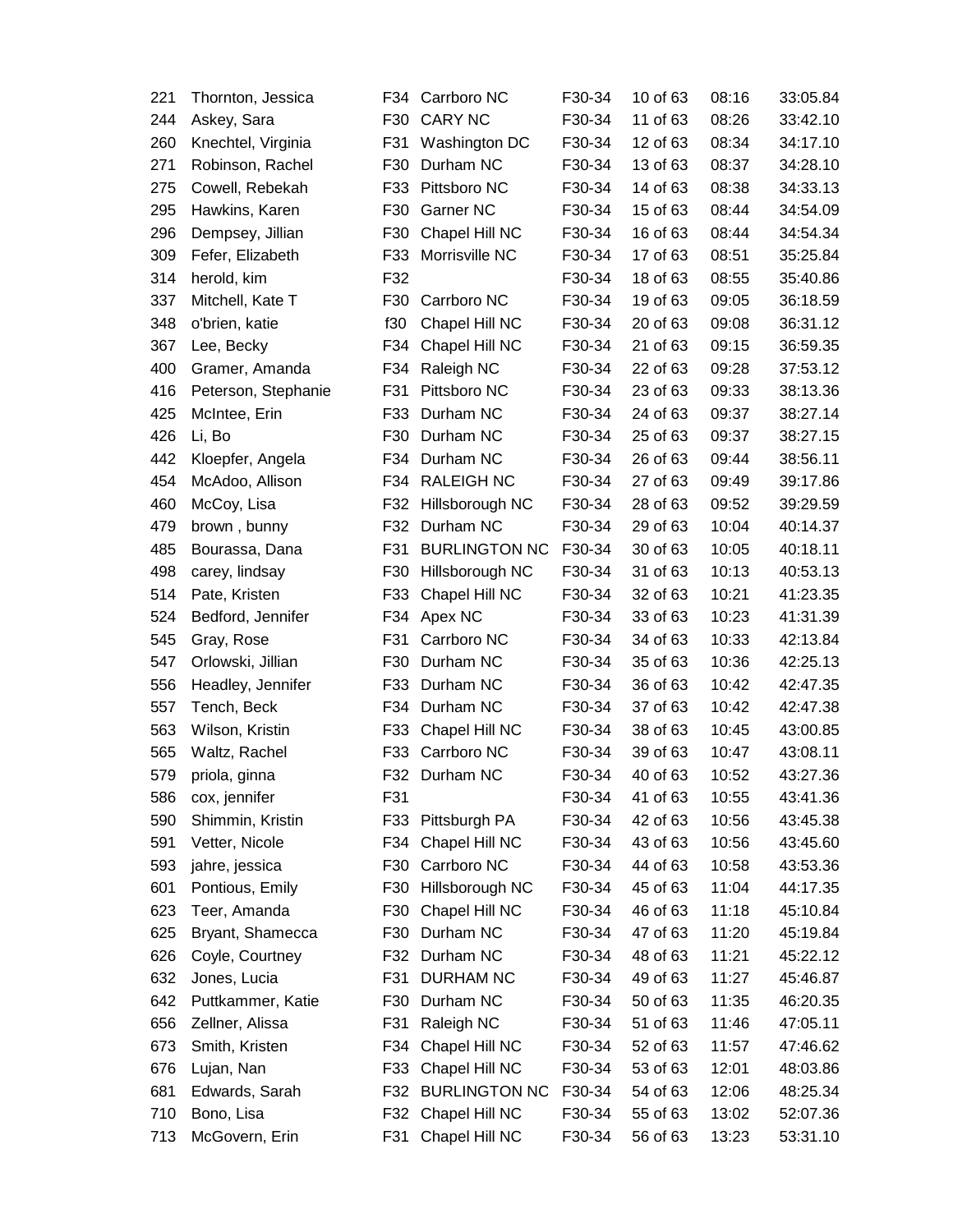| 719 | White, Susannah         |     | F32 Chapel Hill NC | F30-34 | 57 of 63 | 13:33 | 54:13.62    |
|-----|-------------------------|-----|--------------------|--------|----------|-------|-------------|
| 720 | Fox, Amy                | F34 | Chapel Hill NC     | F30-34 | 58 of 63 | 13:33 | 54:13.87    |
| 735 | Jaromin, Christina      | F34 | Chapel Hill NC     | F30-34 | 59 of 63 | 14:20 | 57:18.11    |
| 738 | Greene, Sara            | F33 | Durham NC          | F30-34 | 60 of 63 | 14:22 | 57:26.62    |
| 739 | Pearson, Amy            | F34 | Chapel Hill NC     | F30-34 | 61 of 63 | 14:29 | 57:55.84    |
| 746 | Blackwell, Tabitha      | F33 | Roxboro NC         | F30-34 | 62 of 63 | 15:11 | 01:00:42.13 |
| 752 | McGee, Sarah            | F33 | Snow Camp NC       | F30-34 | 63 of 63 | 16:17 | 01:05:07.59 |
| 56  | bazemore, meredith      | f37 | Chapel Hill NC     | F35-39 | 1 of 63  | 06:34 | 26:14.50    |
| 60  | Larson, Sara            | F39 | Chapel Hill NC     | F35-39 | 2 of 63  | 06:41 | 26:43.75    |
| 107 | Alexander, Georgia      | F35 | <b>DURHAM NC</b>   | F35-39 | 3 of 63  | 07:24 | 29:34.10    |
| 120 | Goetz-Bouchard, Amber   | F36 | Gibsonville NC     | F35-39 | 4 of 63  | 07:28 | 29:51.13    |
| 149 | Nicholson, Sara         | F37 | Chapel Hill NC     | F35-39 | 5 of 63  | 07:40 | 30:39.60    |
| 209 | mcconnell, lilly        | F39 | Chapel Hill NC     | F35-39 | 6 of 63  | 08:11 | 32:43.63    |
| 219 | Larson, Jennifer        | F36 | Durham NC          | F35-39 | 7 of 63  | 08:15 | 33:01.85    |
| 230 | Feil, Kirsten           | F37 | New Orleans LA     | F35-39 | 8 of 63  | 08:21 | 33:25.60    |
| 255 | Moore, Heather          | f36 | Hillsborough NC    | F35-39 | 9 of 63  | 08:31 | 34:05.10    |
| 266 | henderson, heather      | f37 | Chapel Hill NC     | F35-39 | 10 of 63 | 08:36 | 34:24.34    |
| 267 | VanderLoop, Maria       | F39 | Snow Camp NC       | F35-39 | 11 of 63 | 08:36 | 34:24.60    |
| 272 | Bigler, Rebecca         | F35 | Siler City NC      | F35-39 | 12 of 63 | 08:37 | 34:28.36    |
| 302 | Crowe, Katie            | F35 | Durham NC          | F35-39 | 13 of 63 | 08:47 | 35:07.11    |
| 311 | wares, amy              | f39 | Carrboro NC        | F35-39 | 14 of 63 | 08:54 | 35:35.61    |
| 323 | Willis-McLamb, Amy      | F36 | Hillsborough NC    | F35-39 | 15 of 63 | 08:59 | 35:55.84    |
| 330 | Richardson, Elisabeth   | F35 | Carrboro NC        | F35-39 | 16 of 63 | 09:01 | 36:04.85    |
| 331 | Sledge, Nicki           | F36 | Chapel Hill NC     | F35-39 | 17 of 63 | 09:02 | 36:07.35    |
| 341 | lacy, candace           | F38 | <b>DURHAM NC</b>   | F35-39 | 18 of 63 | 09:05 | 36:21.84    |
| 360 | Sawyer, Stephanie       | F38 | charlotte NC       | F35-39 | 19 of 63 | 09:12 | 36:49.63    |
| 363 | O'Brien, Kelley         | F36 | Carrboro NC        | F35-39 | 20 of 63 | 09:14 | 36:56.61    |
| 374 | millonzi, kara          | f39 | Carrboro NC        | F35-39 | 21 of 63 | 09:18 | 37:10.84    |
| 378 | Annis, Izabela          | F37 | Chapel Hill NC     | F35-39 | 22 of 63 | 09:19 | 37:17.12    |
| 387 | Gowan, Frith            | F39 | Carrboro NC        | F35-39 | 23 of 63 | 09:24 | 37:34.34    |
| 437 | Donley, Carrie          | F36 | Chapel Hill NC     | F35-39 | 24 of 63 | 09:41 | 38:43.62    |
| 446 | Balderas, Nikki         | F35 | Hillsborough NC    | F35-39 | 25 of 63 | 09:45 | 39:01.84    |
| 450 | Shotwell, Jeanette      | F38 | Hillsborough NC    | F35-39 | 26 of 63 | 09:49 | 39:14.12    |
| 459 | Parcesepe, Angela       | F35 | Carrboro NC        | F35-39 | 27 of 63 | 09:52 | 39:29.11    |
| 463 | banta, casey            | F36 | Chapel Hill NC     | F35-39 | 28 of 63 | 09:54 | 39:36.61    |
| 486 | Rummage, Sheri          | F36 | Raleigh NC         | F35-39 | 29 of 63 | 10:05 | 40:20.11    |
| 488 | Williams, Jessica       | F36 | Chapel Hill NC     | F35-39 | 30 of 63 | 10:06 | 40:24.38    |
| 490 | Barlow, Caroline        | F38 | Pittsboro NC       | F35-39 | 31 of 63 | 10:07 | 40:26.10    |
| 496 | White, Tricia           | F36 | Chapel Hill NC     | F35-39 | 32 of 63 | 10:11 | 40:44.09    |
| 502 | Shepherd, Jen           | F39 | Hillsborough NC    | F35-39 | 33 of 63 | 10:15 | 40:58.61    |
| 519 | Dowdall, Michelle       | F38 | Chapel Hill NC     | F35-39 | 34 of 63 | 10:22 | 41:27.59    |
| 527 | <b>BUTTS, Shawntell</b> | F39 | Raleigh NC         | F35-39 | 35 of 63 | 10:24 | 41:37.10    |
| 535 | Smith Leissner, Robin   | F36 | Durham NC          | F35-39 | 36 of 63 | 10:28 | 41:52.84    |
| 540 | Johnson, Michelle       | F37 | Carrboro NC        | F35-39 | 37 of 63 | 10:30 | 41:58.63    |
| 544 | Piontak, Corrie         | F37 | Chapel Hill NC     | F35-39 | 38 of 63 | 10:33 | 42:13.34    |
| 546 | Nolan, Kathleen         |     | F39 Carrboro NC    | F35-39 | 39 of 63 | 10:35 | 42:19.85    |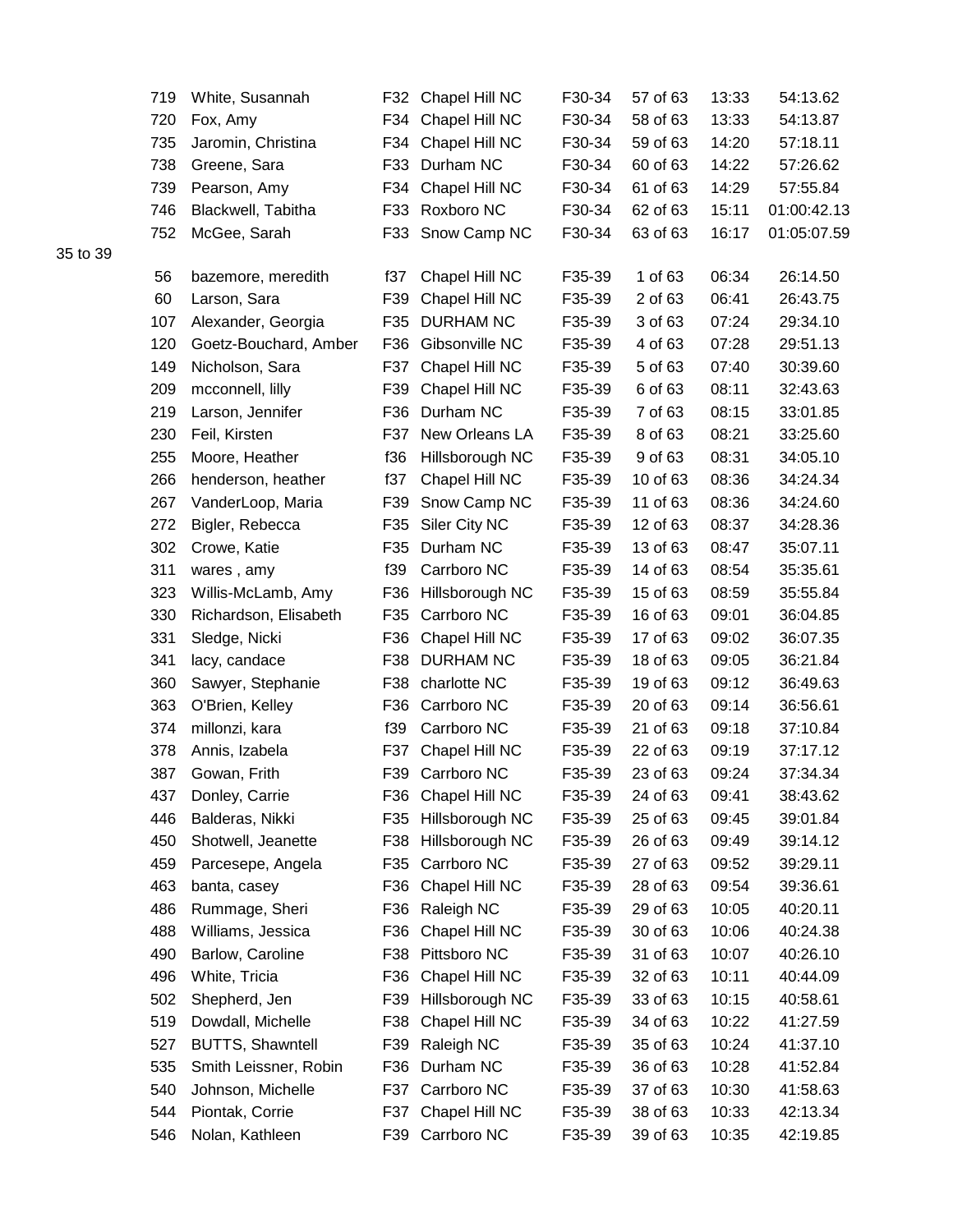| 555        | Frost, Elrina                           | F35             | Chapel Hill NC                        | F35-39           | 40 of 63             | 10:42          | 42:47.06             |
|------------|-----------------------------------------|-----------------|---------------------------------------|------------------|----------------------|----------------|----------------------|
| 564        | TAYLOR, LISA                            | F38             | <b>Efland NC</b>                      | F35-39           | 41 of 63             | 10:46          | 43:02.12             |
| 569        | Marsland, Anne                          | F39             | Raleigh NC                            | F35-39           | 42 of 63             | 10:50          | 43:19.11             |
| 583        | Drake, Jennifer                         | F36             | Chapel Hill NC                        | F35-39           | 43 of 63             | 10:54          | 43:37.35             |
| 597        | Rider, Ana                              | F39             | Carrboro NC                           | F35-39           | 44 of 63             | 10:59          | 43:57.13             |
| 598        | Keeling, Lori                           | F38             | <b>DURHAM NC</b>                      | F35-39           | 45 of 63             | 11:01          | 44:03.10             |
| 604        | Vassiliadis, Kim                        | F37             | Carrboro NC                           | F35-39           | 46 of 63             | 11:05          | 44:20.59             |
| 620        | bunnell, lesley                         | F39             |                                       | F35-39           | 47 of 63             | 11:16          | 45:03.88             |
| 647        | Rivers, McNair                          | F35             | Chapel Hill NC                        | F35-39           | 48 of 63             | 11:39          | 46:35.63             |
| 650        | Bandy, Katherine                        | F37             | Durham NC                             | F35-39           | 49 of 63             | 11:40          | 46:39.34             |
| 662        | Faccidomo, Sara                         | F37             | Chapel Hill NC                        | F35-39           | 50 of 63             | 11:51          | 47:25.35             |
| 665        | Bhatt, Nilima                           | F38             | Cary NC                               | F35-39           | 51 of 63             | 11:52          | 47:26.84             |
| 668        | Guttman, Dawn                           | F38             | Mebane NC                             | F35-39           | 52 of 63             | 11:54          | 47:34.37             |
| 677        | Amin, Hetal                             | F37             | Chapel Hill NC                        | F35-39           | 53 of 63             | 12:04          | 48:14.09             |
| 683        | Clement, Katie                          | F35             | Chapel Hill NC                        | F35-39           | 54 of 63             | 12:08          | 48:31.10             |
| 689        | Cowell, Melissa                         | F35             | Apex NC                               | F35-39           | 55 of 63             | 12:19          | 49:16.86             |
| 693        | Strobel, Jennifer                       | F39             | Durham NC                             | F35-39           | 56 of 63             | 12:25          | 49:40.61             |
| 729        | Moore, Dana                             | F38             | Durham NC                             | F35-39           | 57 of 63             | 13:47          | 55:07.85             |
| 732        | Williams, Crystal                       | F39             | Durham NC                             | F35-39           | 58 of 63             | 13:55          | 55:38.34             |
| 734        | Wilde, Natalie                          | F <sub>35</sub> | Chapel Hill NC                        | F35-39           | 59 of 63             | 14:06          | 56:25.85             |
| 737        | Kane, Allyson                           | F39             | Chapel Hill NC                        | F35-39           | 60 of 63             | 14:21          | 57:22.85             |
| 742        | Schneider, Carrie                       | F35             | <b>CARY NC</b>                        | F35-39           | 61 of 63             | 14:46          | 59:04.09             |
| 751        | Hawley, Danelle                         | F37             | Durham NC                             | F35-39           | 62 of 63             | 15:42          | 01:02:48.35          |
| 761        | Weller, Bridget                         | F36             | Chapel Hill NC                        | F35-39           | 63 of 63             | 17:43          | 01:10:51.44          |
|            |                                         |                 |                                       |                  |                      |                |                      |
| 36         | klaitman, alison                        | f40             | Chapel Hill NC                        | F40-44           | 1 of 54              | 06:19          | 25:15.77             |
| 96         | Jaspers, Ilona                          | F44             | Carrboro NC                           | F40-44           | 2 of 54              | 07:18          | 29:13.85             |
| 151        | Lee, Jessica                            | F43             | Chapel Hill NC                        | F40-44<br>F40-44 | 3 of 54              | 07:41          | 30:42.86             |
| 155        | Preyer, Joanie                          | F44             | Chapel Hill NC                        | F40-44           | 4 of 54<br>5 of 54   | 07:43          | 30:50.10             |
| 184        | Goldstein, Jennifer                     | F41<br>F41      | Carrboro NC                           | F40-44           |                      | 07:56          | 31:44.10<br>31:48.12 |
| 189        | Moulder, Katie                          |                 | Hillsborough NC<br>F42 Chapel Hill NC |                  | 6 of 54<br>7 of 54   | 07:57<br>08:11 | 32:43.63             |
| 210        | Bryan, May                              |                 |                                       | F40-44           | 8 of 54              | 08:19          |                      |
| 227        | Shubert, Tiffany<br>Hickerson, Michelle | F43             | Chapel Hill NC                        | F40-44<br>F40-44 |                      | 08:32          | 33:14.10             |
| 257        |                                         | F43             | Chapel Hill NC<br>Durham NC           | F40-44           | 9 of 54              |                | 34:08.36             |
| 268        | Liverman, Debra                         | F42             | Chapel Hill NC                        |                  | 10 of 54             | 08:36          | 34:25.85             |
| 278        | Zaas, Aimee<br>Berrien, Kate            | F41             |                                       | F40-44<br>F40-44 | 11 of 54             | 08:39          | 34:36.10             |
| 288        |                                         | F43<br>F44      | Hillsborough NC<br>Chapel Hill NC     | F40-44           | 12 of 54<br>13 of 54 | 08:41<br>08:42 | 34:44.18             |
| 293<br>306 | Morris, Carolyn                         | F44             |                                       | F40-44           | 14 of 54             | 08:50          | 34:46.13             |
| 307        | Wahlstrom, Torey                        |                 | Chapel Hill NC<br>Durham NC           |                  | 15 of 54             | 08:50          | 35:18.86             |
|            | Campbell, JJ                            | F43             | Carrboro NC                           | F40-44<br>F40-44 |                      |                | 35:19.34             |
| 364        | Eldred, Tracy                           | F42             |                                       |                  | 16 of 54             | 09:14          | 36:57.13             |
| 388        | Jooste, Karen                           | F43             | Chapel Hill NC                        | F40-44           | 17 of 54             | 09:24          | 37:35.34             |
| 412        | Bearman, Rachel                         | F42             | Chapel Hill NC                        | F40-44           | 18 of 54             | 09:32          | 38:08.36             |
| 432        | lauen, joanna                           | f42             | Carrboro NC                           | F40-44           | 19 of 54             | 09:40          | 38:38.84             |
| 447        | Hurt, Christi                           | F41             | Chapel Hill NC                        | F40-44           | 20 of 54             | 09:47          | 39:06.84             |
| 509        | Fortner, Dionne                         | F43             | Clayton NC                            | F40-44           | 21 of 54             | 10:18          | 41:10.86             |
| 518        | Rath, Martha                            | f42             | Chapel Hill NC                        | F40-44           | 22 of 54             | 10:22          | 41:27.09             |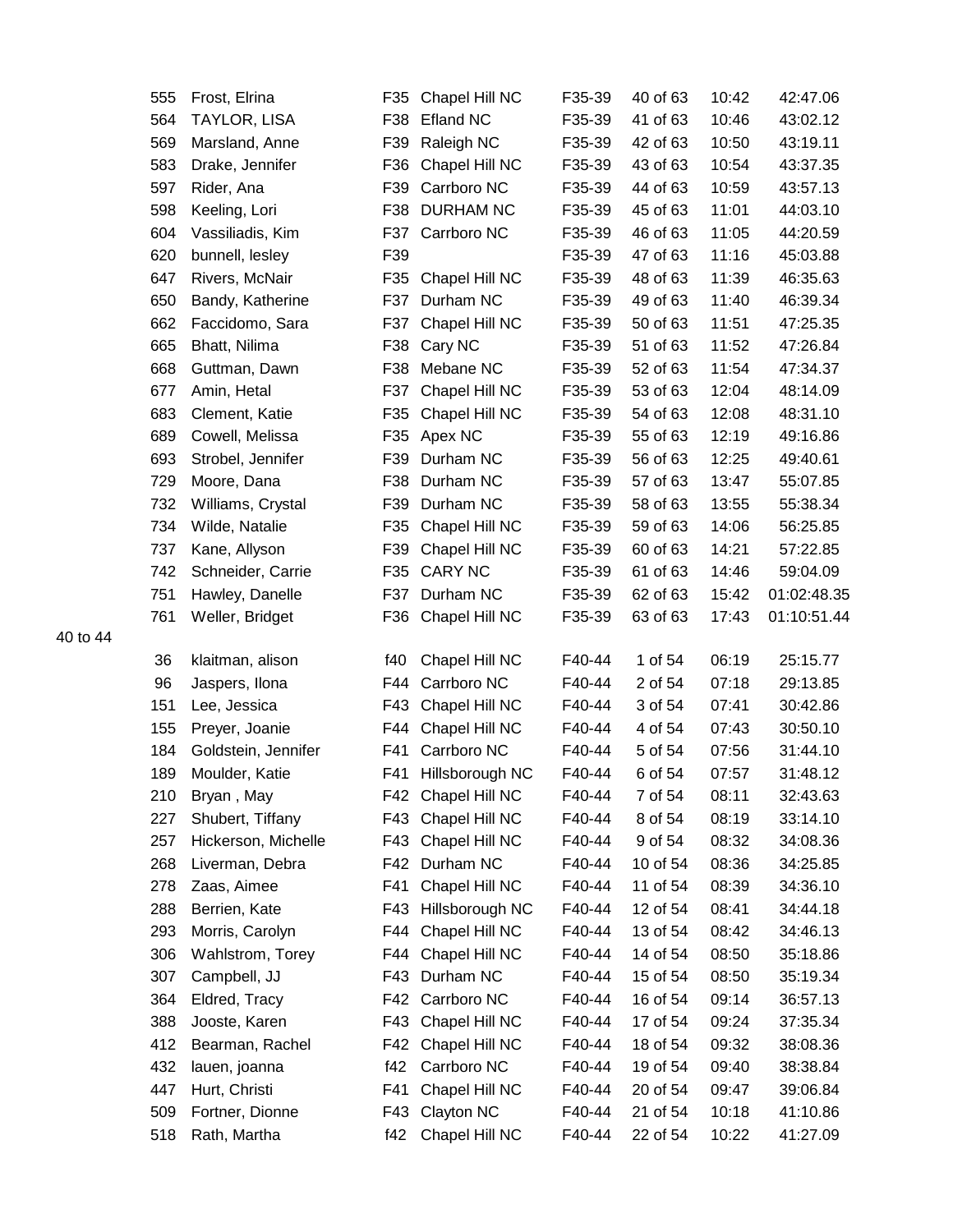| 541 | Morgan, Kristy            | F41 | Chapel Hill NC     | F40-44 | 23 of 54 | 10:30 | 41:59.37    |
|-----|---------------------------|-----|--------------------|--------|----------|-------|-------------|
| 550 | massey, marianne          | F40 | Chapel Hill NC     | F40-44 | 24 of 54 | 10:40 | 42:41.61    |
| 552 | Hackney, Loretta          | F44 | Chapel Hill NC     | F40-44 | 25 of 54 | 10:41 | 42:45.10    |
| 561 | Lloyd, Aline              | F42 | Chapel Hill NC     | F40-44 | 26 of 54 | 10:44 | 42:56.59    |
| 567 | Ozoguz, Arzu              | F42 | Chapel Hill NC     | F40-44 | 27 of 54 | 10:48 | 43:12.11    |
| 574 | Morovati, Meredith        | F43 | Carrboro NC        | F40-44 | 28 of 54 | 10:51 | 43:23.10    |
| 578 | Roe, Lori                 | F43 | Chapel Hill NC     | F40-44 | 29 of 54 | 10:51 | 43:24.86    |
| 582 | Hanson-Baldauf, Dana      | F43 | Chapel Hill NC     | F40-44 | 30 of 54 | 10:54 | 43:36.59    |
| 595 | Nelson, Chantel           | F43 | Chapel Hill NC     | F40-44 | 31 of 54 | 10:59 | 43:54.87    |
| 605 | Pavilonis, Helen          | F42 | Durham NC          | F40-44 | 32 of 54 | 11:06 | 44:23.84    |
| 606 | Gosselin, Tracy           |     | F42 Durham NC      | F40-44 | 33 of 54 | 11:06 | 44:23.85    |
| 607 | Slaven, Cassandra         |     | F44 RALEIGH NC     | F40-44 | 34 of 54 | 11:06 | 44:24.61    |
| 617 | Tavernise, Adriana        | F41 | Mebane NC          | F40-44 | 35 of 54 | 11:15 | 45:00.59    |
| 636 | carrig, madeline          | F43 | Chapel Hill NC     | F40-44 | 36 of 54 | 11:29 | 45:55.35    |
| 638 | Raborn, Dana              | F40 | Carrboro NC        | F40-44 | 37 of 54 | 11:31 | 46:03.09    |
| 639 | Iuliucci, Darla           | F44 | Fuquay-Varina NC   | F40-44 | 38 of 54 | 11:31 | 46:04.61    |
| 643 | Cabrera, Rebeca           | F44 | Durham NC          | F40-44 | 39 of 54 | 11:36 | 46:24.12    |
| 645 | Fenhagen, caitlin         | F44 | Chapel Hill NC     | F40-44 | 40 of 54 | 11:39 | 46:34.09    |
| 646 | Stegman, Karen            | F44 | Chapel Hill NC     | F40-44 | 41 of 54 | 11:39 | 46:34.35    |
| 648 | Pollock, Kelly            | F41 | Chapel Hill NC     | F40-44 | 42 of 54 | 11:39 | 46:35.64    |
| 654 | Rogers, Heather           | F44 | Chapel Hill NC     | F40-44 | 43 of 54 | 11:46 | 47:02.60    |
| 658 | Dunn, Claren              | F41 | Durham NC          | F40-44 | 44 of 54 | 11:49 | 47:15.34    |
| 664 | Pass, Kris                | F44 | Chapel Hill NC     | F40-44 | 45 of 54 | 11:51 | 47:25.59    |
| 671 | Smith Cormican, Melissa   | F40 | Knightdale NC      | F40-44 | 46 of 54 | 11:54 | 47:37.09    |
| 674 | West, Alyson              | F42 | Chapel Hill NC     | F40-44 | 47 of 54 | 11:57 | 47:47.86    |
| 686 | Terrill, Kimber           | F42 | Clayton NC         | F40-44 | 48 of 54 | 12:13 | 48:51.61    |
| 706 | Brown, Amy                | F41 | Chapel Hill NC     | F40-44 | 49 of 54 | 12:58 | 51:50.12    |
| 708 | Wertley-Rotenberry, Julia | F42 | Chapel Hill NC     | F40-44 | 50 of 54 | 13:00 | 51:59.59    |
| 709 | Costello, Jennifer        | F41 | Chapel Hill NC     | F40-44 | 51 of 54 | 13:02 | 52:07.10    |
| 712 | Chandler, Alicia          | F43 | Durham NC          | F40-44 | 52 of 54 | 13:18 | 53:12.12    |
| 728 | Rainville, Heather        |     | F43 Pittsboro NC   | F40-44 | 53 of 54 | 13:46 | 55:04.61    |
| 749 | Johnson, Brandi           | F40 | Ashboro NC         | F40-44 | 54 of 54 | 15:36 | 01:02:24.12 |
| 48  | Morgan, Leslie            | F48 | Chapel Hill NC     | F45-49 | 1 of 43  | 06:31 | 26:02.50    |
| 223 | Kinyamu, Harriet          | F48 | Cary NC            | F45-49 | 2 of 43  | 08:17 | 33:07.14    |
| 235 | Lewis, Sundae             | F46 | Cary NC            | F45-49 | 3 of 43  | 08:22 | 33:28.62    |
| 238 | Van Sant, Laura           | F46 | Chapel Hill NC     | F45-49 | 4 of 43  | 08:23 | 33:31.87    |
| 241 | belitsky, catherine       | f49 | Carrboro NC        | F45-49 | 5 of 43  | 08:24 | 33:37.85    |
| 265 | Wallace, Tina             | F45 | <b>GRAHAM NC</b>   | F45-49 | 6 of 43  | 08:36 | 34:23.61    |
| 301 | hodgins, katherine        | F49 | CARY NC            | F45-49 | 7 of 43  | 08:47 | 35:06.12    |
| 338 | Watson, Lea               | f49 | Chapel Hill NC     | F45-49 | 8 of 43  | 09:05 | 36:20.09    |
| 373 | Boggess, Kim              | F48 | Chapel Hill NC     | F45-49 | 9 of 43  | 09:17 | 37:09.61    |
| 384 | Johnson, Jodie            | F49 | Hillsborough NC    | F45-49 | 10 of 43 | 09:21 | 37:24.87    |
| 385 | Vaughan, Dawn             | F48 | Chapel Hill NC     | F45-49 | 11 of 43 | 09:22 | 37:27.60    |
| 386 | Tarantino, Lisa           | F45 | Chapel Hill NC     | F45-49 | 12 of 43 | 09:23 | 37:33.35    |
| 398 | Peter, Lizabeth           | F49 | Elon NC            | F45-49 | 13 of 43 | 09:28 | 37:52.35    |
| 405 | Cotton, Christine         |     | F47 Chapel Hill NC | F45-49 | 14 of 43 | 09:29 | 37:57.60    |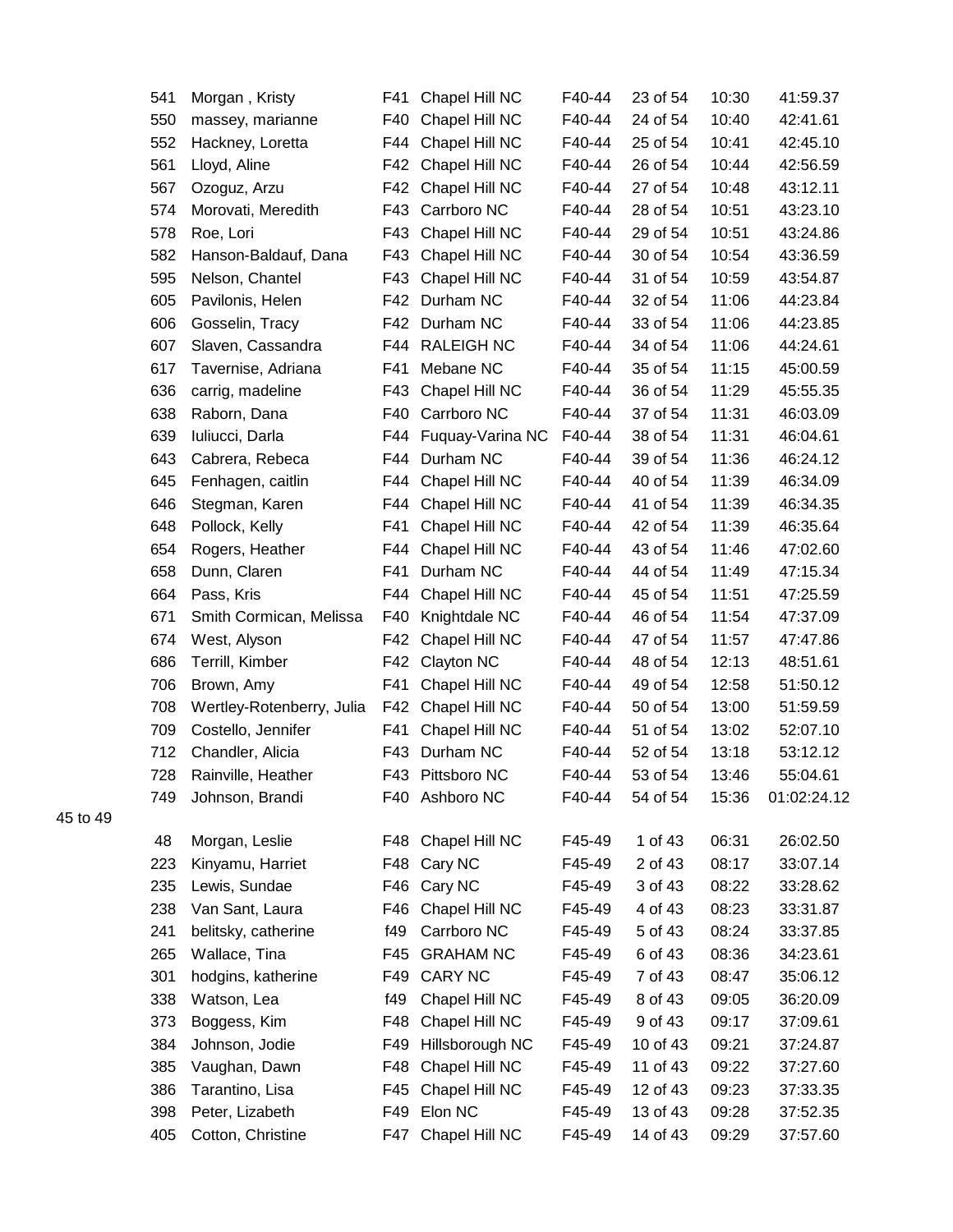| 408 | Copeland, Valerie         | F45             | Chapel Hill NC          | F45-49 | 15 of 43 | 09:30 | 38:00.35    |
|-----|---------------------------|-----------------|-------------------------|--------|----------|-------|-------------|
| 411 | hinton, gwen              | F47             | Raleigh NC              | F45-49 | 16 of 43 | 09:31 | 38:04.85    |
| 430 | Brady, Claudia            | F45             | Hillsborough NC         | F45-49 | 17 of 43 | 09:39 | 38:36.11    |
| 448 | la via, maria             | f49             | Chapel Hill NC          | F45-49 | 18 of 43 | 09:48 | 39:11.61    |
| 451 | watterson, carolyn        | f46             | Pittsboro NC            | F45-49 | 19 of 43 | 09:49 | 39:15.62    |
| 455 | Saussy, Casey             | F48             | Chapel Hill NC          | F45-49 | 20 of 43 | 09:50 | 39:19.37    |
| 470 | Mendes, Nicole            | F46             | Chapel Hill NC          | F45-49 | 21 of 43 | 09:58 | 39:52.12    |
| 504 | Goss, Karen               | F49             | Chapel Hill NC          | F45-49 | 22 of 43 | 10:15 | 40:58.85    |
| 520 | Towe, Elizabeth           | F46             | Carrboro NC             | F45-49 | 23 of 43 | 10:22 | 41:29.87    |
| 528 | Farmer, Shauna            | F48             | Chapel Hill NC          | F45-49 | 24 of 43 | 10:25 | 41:39.36    |
| 576 | Carpenter, Kimberly       | F48             | Chapel Hill NC          | F45-49 | 25 of 43 | 10:51 | 43:24.60    |
| 577 | Rossi, Kim                | F49             | Chapel Hill NC          | F45-49 | 26 of 43 | 10:51 | 43:24.61    |
| 603 | Price, Kim                | F46             | Chapel Hill NC          | F45-49 | 27 of 43 | 11:05 | 44:18.35    |
| 631 | Murray, Sharon            | f49             | Chapel Hill NC          | F45-49 | 28 of 43 | 11:26 | 45:42.10    |
| 637 | Hoppin, Jane              | F49             | Chapel Hill NC          | F45-49 | 29 of 43 | 11:31 | 46:02.35    |
| 644 | Cook, Camden              | F46             | Carrboro NC             | F45-49 | 30 of 43 | 11:37 | 46:27.59    |
| 663 | Kesler, Karen             | F45             | Chapel Hill NC          | F45-49 | 31 of 43 | 11:51 | 47:25.39    |
| 667 | McCormick, Deborah        | F46             | Chapel Hill NC          | F45-49 | 32 of 43 | 11:53 | 47:32.86    |
| 698 | bunce, julie              | f48             | Chapel Hill NC          | F45-49 | 33 of 43 | 12:45 | 50:59.36    |
| 701 | Smith, Karima             | F49             | Durham NC               | F45-49 | 34 of 43 | 12:48 | 51:12.86    |
| 715 | Tipton, BJ                | F49             | Chapel Hill NC          | F45-49 | 35 of 43 | 13:23 | 53:31.59    |
| 718 | gilboe-staller, christine | F47             |                         | F45-49 | 36 of 43 | 13:32 | 54:09.85    |
| 724 | Booth, Donna              | F48             | Hillsborough NC         | F45-49 | 37 of 43 | 13:36 | 54:23.85    |
| 726 | Keener, Patricia          | F45             | Chapel Hill NC          | F45-49 | 38 of 43 | 13:37 | 54:29.84    |
| 730 | Witt, Mil                 | F48             | Chapel Hill NC          | F45-49 | 39 of 43 | 13:49 | 55:17.36    |
| 736 | hennen, jill              | F47             | Chapel Hill NC          | F45-49 | 40 of 43 | 14:20 | 57:19.35    |
| 745 | Apperson, Karen           | F49             | Chapel Hill NC          | F45-49 | 41 of 43 | 15:10 | 01:00:41.88 |
| 747 | Duncan, Catherine         | f48             | Chapel Hill NC          | F45-49 | 42 of 43 | 15:27 | 01:01:47.88 |
| 764 | colombus, marilyn         | F46             | Durham NC               | F45-49 | 43 of 43 | 17:46 | 01:11:03.68 |
| 131 | Matera, Kathy             | F50             | Chapel Hill NC          | F50-54 | 1 of 40  | 07:32 | 30:08.61    |
| 133 | Harrington, Margaret      | F50             | Chapel Hill NC          | F50-54 | 2 of 40  | 07:33 | 30:12.11    |
| 162 | Carey, Elizabeth          | F <sub>51</sub> | Pittsboro NC            | F50-54 | 3 of 40  | 07:48 | 31:12.85    |
| 190 | Wilkinson, Kari           | F <sub>51</sub> | Mebane NC               | F50-54 | 4 of 40  | 07:58 | 31:51.35    |
| 201 | Meyer, Jaye               | F52             | Chapel Hill NC          | F50-54 | 5 of 40  | 08:04 | 32:17.37    |
| 205 | Chesser, Susan            | F50             | Durham NC               | F50-54 | 6 of 40  | 08:08 | 32:30.35    |
| 222 | waitz, judy               | F <sub>53</sub> |                         | F50-54 | 7 of 40  | 08:17 | 33:07.13    |
| 254 | Smith, Mary               | F50             | Chapel Hill NC          | F50-54 | 8 of 40  | 08:31 | 34:04.59    |
| 264 | Carter, Patty             | F <sub>51</sub> | <b>Bellefontaine OH</b> | F50-54 | 9 of 40  | 08:36 | 34:23.39    |
| 315 | Rigsbee, Carol            | F54             | Chapel Hill NC          | F50-54 | 10 of 40 | 08:55 | 35:41.84    |
| 339 | Lewis, Carmen             | f52             | Chapel Hill NC          | F50-54 | 11 of 40 | 09:05 | 36:20.14    |
| 394 | Scott, Carroll            | F50             | Chapel Hill NC          | F50-54 | 12 of 40 | 09:28 | 37:50.13    |
| 418 | Haskins, Teri             | F52             | Chapel Hill NC          | F50-54 | 13 of 40 | 09:34 | 38:14.60    |
| 428 | Richardson, Julie         | F50             | Chapel Hill NC          | F50-54 | 14 of 40 | 09:37 | 38:28.86    |
| 441 | Lawrence, Susan           | F51             | Chapel Hill NC          | F50-54 | 15 of 40 | 09:43 | 38:53.34    |
| 445 | O'Loughlin, Kathleen      | F53             | Chapel Hill NC          | F50-54 | 16 of 40 | 09:45 | 38:58.35    |
| 457 | heivly, patty             | f52             | Chapel Hill NC          | F50-54 | 17 of 40 | 09:52 | 39:27.11    |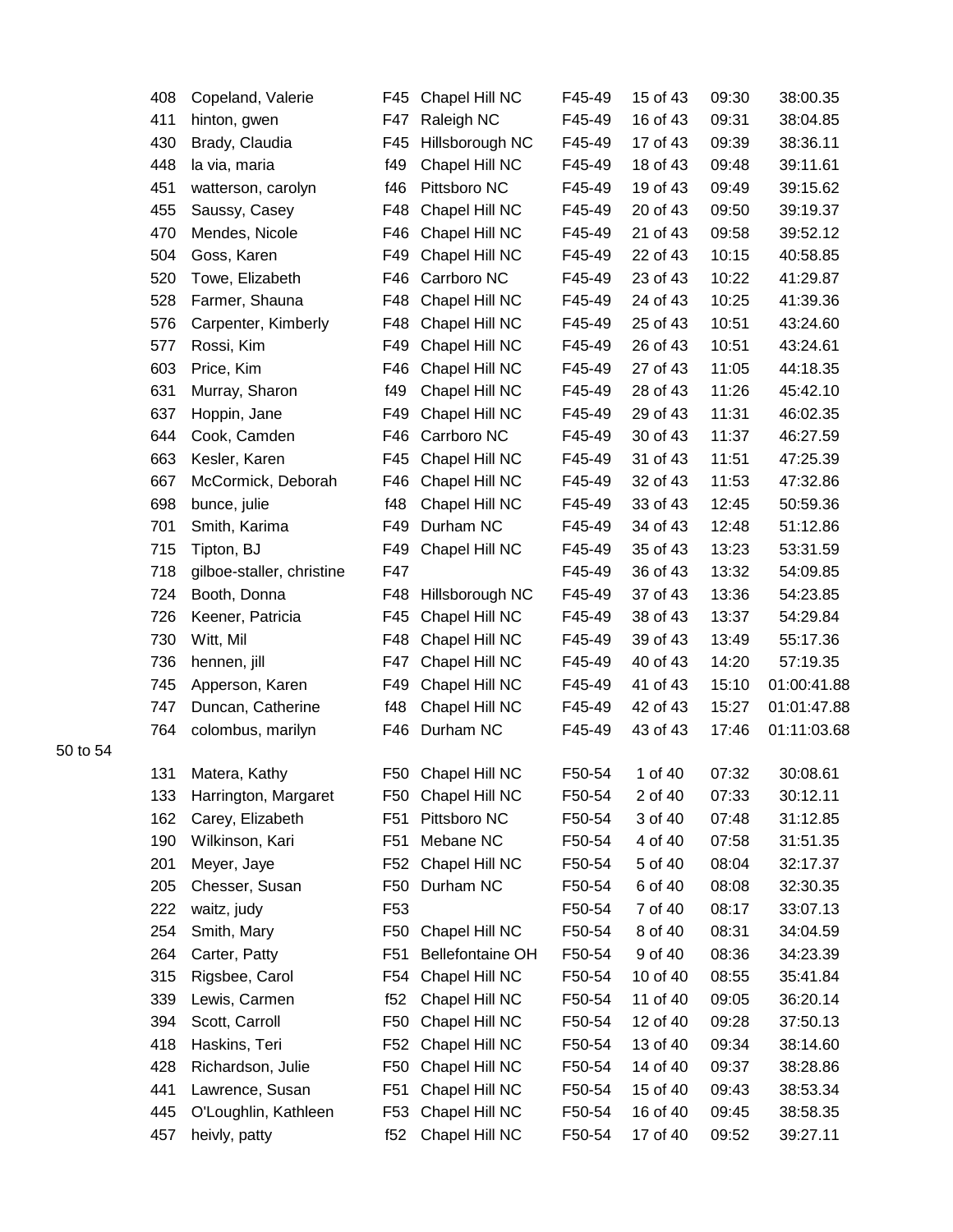| 464 | Kimbell, Julia       | F52             | Chapel Hill NC    | F50-54 | 18 of 40 | 09:55 | 39:41.11    |
|-----|----------------------|-----------------|-------------------|--------|----------|-------|-------------|
| 472 | Powell, Amy          | F <sub>51</sub> | Chapel Hill NC    | F50-54 | 19 of 40 | 09:58 | 39:53.12    |
| 483 | Gilbert, Susie       | F <sub>51</sub> | <b>DURHAM NC</b>  | F50-54 | 20 of 40 | 10:04 | 40:17.11    |
| 484 | Dillon, Shelley      | F53             | Chapel Hill NC    | F50-54 | 21 of 40 | 10:04 | 40:17.61    |
| 506 | Blackwell, Susan     | F <sub>53</sub> | <b>DURHAM NC</b>  | F50-54 | 22 of 40 | 10:16 | 41:03.85    |
| 522 | Young, Deborah       | F50             | Chapel Hill NC    | F50-54 | 23 of 40 | 10:23 | 41:30.86    |
| 523 | Crummett, Bobbi      | F <sub>52</sub> | Chapel Hill NC    | F50-54 | 24 of 40 | 10:23 | 41:31.34    |
| 548 | Sisk, Susan          | F51             | Chapel Hill NC    | F50-54 | 25 of 40 | 10:37 | 42:26.10    |
| 559 | Burns, Kimberlie     | F52             | Durham NC         | F50-54 | 26 of 40 | 10:43 | 42:52.34    |
| 610 | Couper, Rietta       | F54             | Chapel Hill NC    | F50-54 | 27 of 40 | 11:07 | 44:29.36    |
| 641 | Davis, Julie         | F <sub>50</sub> | SAN DIEGO CA      | F50-54 | 28 of 40 | 11:33 | 46:10.11    |
| 661 | bresler, lynn        | F54             | Chapel Hill NC    | F50-54 | 29 of 40 | 11:50 | 47:21.36    |
| 672 | Howes, Cathy         | F51             | Chapel Hill NC    | F50-54 | 30 of 40 | 11:56 | 47:42.59    |
| 700 | lauer, theresa       | F <sub>50</sub> |                   | F50-54 | 31 of 40 | 12:46 | 51:05.86    |
| 707 | Millager, Sue        | F54             | Carrboro NC       | F50-54 | 32 of 40 | 12:58 | 51:51.09    |
| 711 | Strickland, Jennifer | F52             | Carrboro NC       | F50-54 | 33 of 40 | 13:06 | 52:22.85    |
| 722 | Wilkins, Bobbi       | F54             | Chapel Hill NC    | F50-54 | 34 of 40 | 13:35 | 54:18.60    |
| 750 | Carpenter, Andrea    | F52             | Chapel Hill NC    | F50-54 | 35 of 40 | 15:38 | 01:02:32.85 |
| 754 | nelson, joan         | F <sub>52</sub> | Durham NC         | F50-54 | 36 of 40 | 16:34 | 01:06:17.87 |
| 755 | Jelley, Colleen      | F54             | Carrboro NC       | F50-54 | 37 of 40 | 16:36 | 01:06:22.35 |
| 763 | Dews, Denise         | F50             | Chapel Hill NC    | F50-54 | 38 of 40 | 17:46 | 01:11:02.19 |
| 765 | Munn, Mia            | F <sub>51</sub> | Pittsboro NC      | F50-54 | 39 of 40 | 19:29 | 01:17:57.65 |
| 766 | Tsin, Judith         | F53             | Chapel Hill NC    | F50-54 | 40 of 40 | 19:29 | 01:17:57.91 |
| 99  | Alexander, Doris     | F57             | Carrboro NC       | F55-59 | 1 of 16  | 07:19 | 29:17.61    |
| 259 | Li, Vivian           | F <sub>55</sub> | Durham NC         | F55-59 | 2 of 16  | 08:34 | 34:16.10    |
| 285 | Smith, Susan         | F <sub>55</sub> | Mebane NC         | F55-59 | 3 of 16  | 08:40 | 34:40.61    |
| 321 | Cunningham, Jayne    | F56             | Lexington KY      | F55-59 | 4 of 16  | 08:58 | 35:53.35    |
| 325 | Mullis, Robin        | F <sub>55</sub> | Carrboro NC       | F55-59 | 5 of 16  | 08:59 | 35:56.85    |
| 511 | Wasiolek, Sue        | f58             | <b>DURHAM NC</b>  | F55-59 | 6 of 16  | 10:19 | 41:14.87    |
| 512 | Greene, Deb          | F56             | Chapel Hill NC    | F55-59 | 7 of 16  | 10:19 | 41:16.34    |
| 525 | Stanford, Bobbie     | F57             | Chapel Hill NC    | F55-59 | 8 of 16  | 10:23 | 41:33.10    |
| 596 | Karrigan, Patricia   | F56             | Carrboro NC       | F55-59 | 9 of 16  | 10:59 | 43:56.84    |
| 640 | Cowell, Leilani      | F <sub>57</sub> | Raleigh NC        | F55-59 | 10 of 16 | 11:32 | 46:09.86    |
| 660 | Young, Marijean      | F59             | Chapel Hill NC    | F55-59 | 11 of 16 | 11:49 | 47:17.60    |
| 703 | Lieberum, Susan      | F <sub>58</sub> | Pittsboro NC      | F55-59 | 12 of 16 | 12:51 | 51:22.85    |
| 704 | Dawson, Kim          | F55             | Carrboro NC       | F55-59 | 13 of 16 | 12:52 | 51:26.12    |
| 723 | Talton, Ann          | F <sub>56</sub> | Hillsborough NC   | F55-59 | 14 of 16 | 13:36 | 54:23.84    |
| 758 | ramsey, teresa       | F <sub>55</sub> | Durham NC         | F55-59 | 15 of 16 | 17:04 | 01:08:14.67 |
| 760 | farley, debra        | F55             | Christiansburg VA | F55-59 | 16 of 16 | 17:17 | 01:09:08.68 |
| 195 | mcadams, helen       | F60             | Raleigh NC        | F60-64 | 1 of 14  | 08:02 | 32:09.60    |
| 228 | Hollmann, Lena       | F62             | Cary NC           | F60-64 | 2 of 14  | 08:20 | 33:19.84    |
| 347 | Knechtel, Diana      | F60             | Chapel Hill NC    | F60-64 | 3 of 14  | 09:08 | 36:30.89    |
| 395 | McNeilly, Kevin      | F61             | Carrboro NC       | F60-64 | 4 of 14  | 09:28 | 37:50.63    |
| 478 | Boone, Joan          | F60             | Efland NC         | F60-64 | 5 of 14  | 10:03 | 40:12.11    |
| 532 | Hetherington, Jean   | F61             | Chapel Hill NC    | F60-64 | 6 of 14  | 10:27 | 41:49.38    |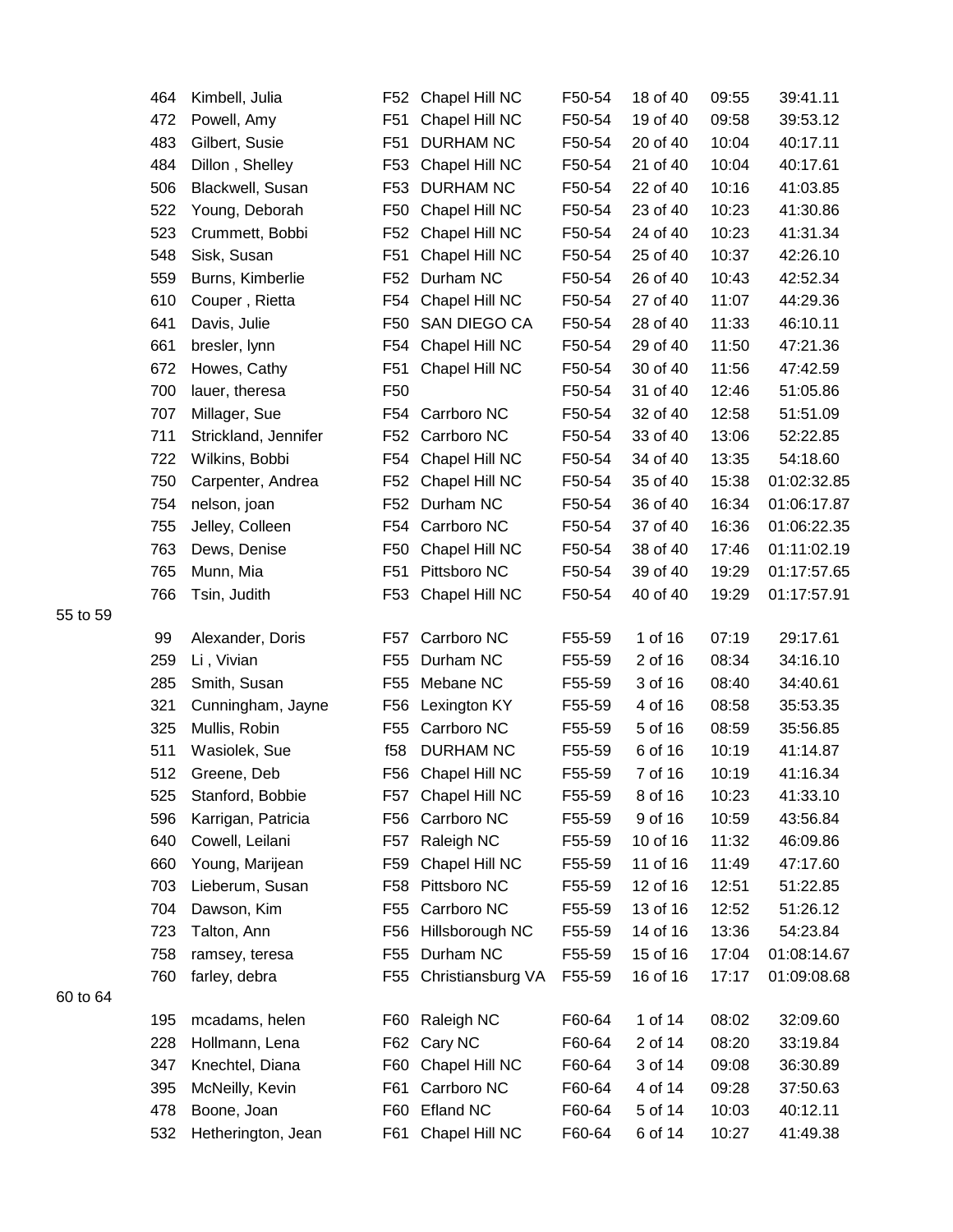|   |          | 611 | Smith, Maryann     |                | F62 Pittsboro NC    | F60-64 | 7 of 14  | 11:08 | 44:33.35    |
|---|----------|-----|--------------------|----------------|---------------------|--------|----------|-------|-------------|
|   |          | 669 | Guttman, Barbara   | F60            | Mebane NC           | F60-64 | 8 of 14  | 11:54 | 47:34.60    |
|   |          | 699 | west, tracey       | F60            | Chapel Hill NC      | F60-64 | 9 of 14  | 12:45 | 51:01.36    |
|   |          | 731 | Bush, Rebecca      | F61            | Raleigh NC          | F60-64 | 10 of 14 | 13:53 | 55:33.86    |
|   |          | 743 | Berley, Lisa       | F60            | Chapel Hill NC      | F60-64 | 11 of 14 | 14:48 | 59:13.60    |
|   |          | 753 | Frey, Patty        | F61            | Carrboro NC         | F60-64 | 12 of 14 | 16:34 | 01:06:17.60 |
|   |          | 759 | Bright, Gini       | F62            | Chapel Hill NC      | F60-64 | 13 of 14 | 17:07 | 01:08:26.93 |
|   |          | 767 | Bynum, Hazel       |                | F61 Apex NC         | F60-64 | 14 of 14 | 19:29 | 01:17:57.92 |
|   | 65 to 69 |     |                    |                |                     |        |          |       |             |
|   |          | 475 | Anderson, Sheelagh | F66            | Chapel Hill NC      | F65-69 | 1 of 7   | 10:02 | 40:07.61    |
|   |          | 531 | Cupitt, Julia      | F65            | <b>DURHAM NC</b>    | F65-69 | 2 of 7   | 10:26 | 41:45.36    |
|   |          | 670 | landen, jane       | f67            | Mebane NC           | F65-69 | 3 of 7   | 11:54 | 47:34.86    |
|   |          | 682 | Grieb, Debra       | F65            | Cary NC             | F65-69 | 4 of 7   | 12:08 | 48:30.34    |
|   |          | 702 | Haywood, Marion    | F66            | Chapel Hill NC      | F65-69 | 5 of 7   | 12:49 | 51:15.61    |
|   |          | 705 | Schuster, Betty    | F65            | Youngsville NC      | F65-69 | 6 of 7   | 12:53 | 51:32.09    |
|   |          | 740 | Ferguson, Lynn     |                | F67 Pittsboro NC    | F65-69 | 7 of 7   | 14:32 | 58:08.36    |
|   | 70 to 74 |     |                    |                |                     |        |          |       |             |
|   |          | 538 | Guardino, Louise   |                | F72 Cary NC         | F70-99 | 1 of $2$ | 10:29 | 41:57.59    |
|   |          | 653 | Roggenbuck, Sharon |                | F74 Hillsborough NC | F70-99 | 2 of 2   | 11:44 | 46:55.13    |
| M |          |     |                    |                |                     |        |          |       |             |
|   | 5 to 9   |     |                    |                |                     |        |          |       |             |
|   |          | 90  | Daley, Lucas       | M9             | Carrboro NC         | M2-9   | 1 of 11  | 07:10 | 28:38.13    |
|   |          | 142 | Zaas, Jacob        | M <sub>9</sub> | Chapel Hill NC      | M2-9   | 2 of 11  | 07:38 | 30:30.61    |
|   |          | 185 | Goldstein, Duncan  | M9             | Carrboro NC         | M2-9   | 3 of 11  | 07:56 | 31:44.12    |
|   |          | 249 | Price, Daniel      | M <sub>9</sub> | Chapel Hill NC      | M2-9   | 4 of 11  | 08:28 | 33:53.38    |
|   |          | 329 | hoskins, david     | M <sub>9</sub> | Chapel Hill NC      | M2-9   | 5 of 11  | 09:01 | 36:04.34    |
|   |          | 343 | Milledge, Evan     | M <sub>8</sub> | Chapel Hill NC      | M2-9   | 6 of 11  | 09:07 | 36:26.11    |
|   |          | 344 | Zaas, Jonah        | M7             | Chapel Hill NC      | M2-9   | 7 of 11  | 09:07 | 36:27.60    |
|   |          | 420 | godfrey, logan     | M <sub>8</sub> | Chapel Hill NC      | M2-9   | 8 of 11  | 09:35 | 38:20.84    |
|   |          | 570 | Marsland, Tate     | M9             | Raleigh NC          | M2-9   | 9 of 11  | 10:50 | 43:19.54    |
|   |          | 621 | grabowski, jon     | M <sub>8</sub> |                     | M2-9   | 10 of 11 | 11:17 | 45:07.85    |
|   |          | 757 | Davis, Eric        | M9             | SAN DIEGO CA        | M2-9   | 11 of 11 | 16:59 | 01:07:56.35 |
|   | 10 to 14 |     |                    |                |                     |        |          |       |             |
|   |          | 38  | Timothy, Jonathan  |                | M14 Chapel Hill NC  | M10-14 | 1 of 13  | 06:22 | 25:28.51    |
|   |          | 128 | Merklein, Samuel   |                | M14 Chapel Hill NC  | M10-14 | 2 of 13  | 07:31 | 30:04.35    |
|   |          | 140 | Morgan, Max        |                | M14 Chapel Hill NC  | M10-14 | 3 of 13  | 07:36 | 30:24.10    |
|   |          | 164 | harris, andrew     |                | m13 DURHAM NC       | M10-14 | 4 of 13  | 07:51 | 31:23.35    |
|   |          | 234 | hodgins, sebastian |                | m10 Pittsboro NC    | M10-14 | 5 of 13  | 08:22 | 33:28.35    |
|   |          | 270 | knight, tai        | M14            |                     | M10-14 | 6 of 13  | 08:37 | 34:26.35    |
|   |          | 356 | Conolly, Max       |                | M13 Chapel Hill NC  | M10-14 | 7 of 13  | 09:11 | 36:42.61    |
|   |          | 402 | Graham, Dalton     | M10            | Chapel Hill NC      | M10-14 | 8 of 13  | 09:29 | 37:54.10    |
|   |          | 487 | Hussey, Alex       | M11            | Chapel Hill NC      | M10-14 | 9 of 13  | 10:06 | 40:24.37    |
|   |          | 492 | Drake, Christopher | M13            | Chapel Hill NC      | M10-14 | 10 of 13 | 10:08 | 40:33.87    |
|   |          | 568 | Boggess, Mason     |                | M12 Chapel Hill NC  | M10-14 | 11 of 13 | 10:50 | 43:18.59    |
|   |          | 666 | Peter, Kyler       |                | M13 Elon NC         | M10-14 | 12 of 13 | 11:53 | 47:30.13    |
|   |          | 748 | Merklein, Ethan    | M11            | Chapel Hill NC      | M10-14 | 13 of 13 | 15:27 | 01:01:48.85 |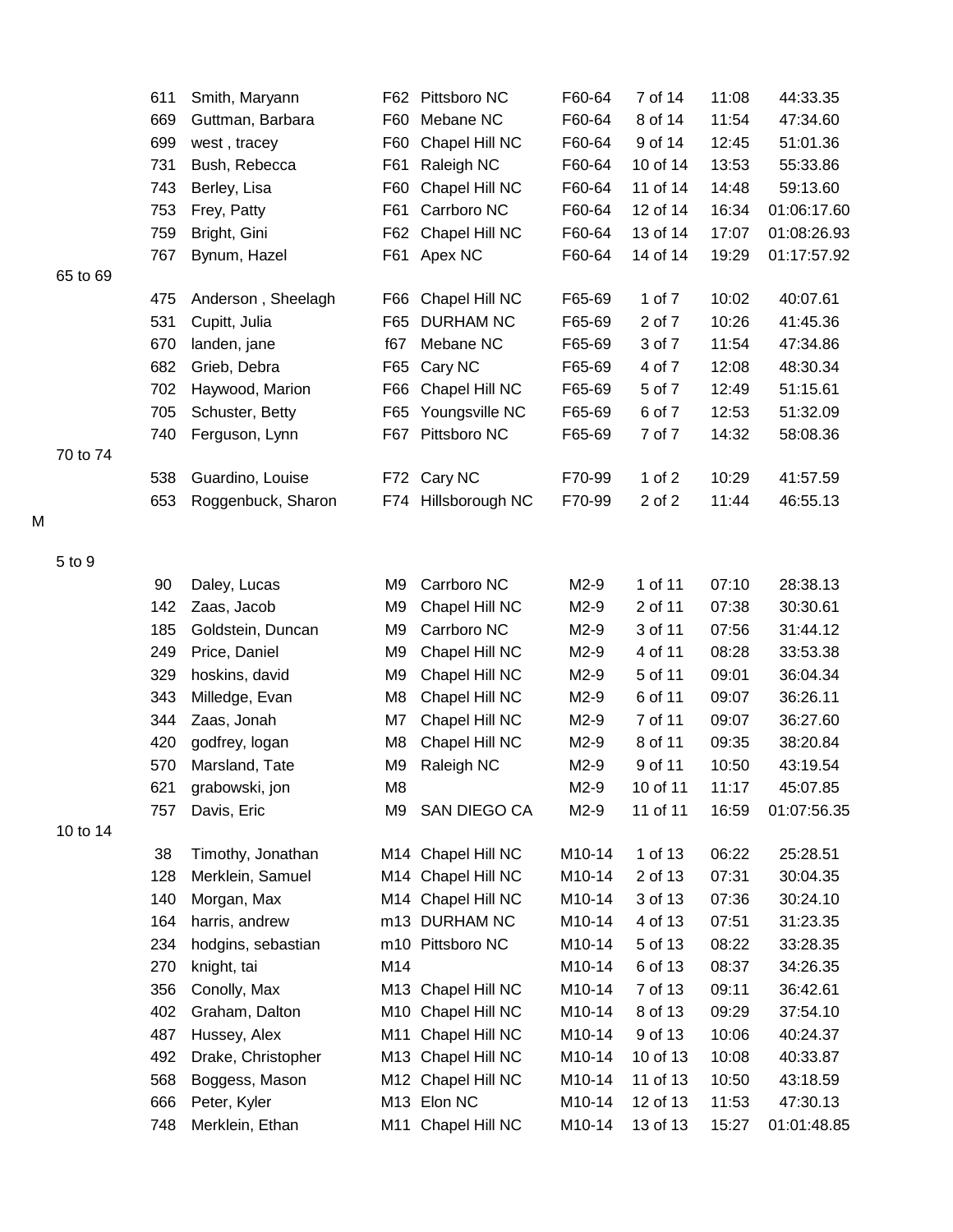|          | $\overline{c}$ | graham, thomas        |     | M <sub>19</sub> Cary NC | M15-19 | 1 of $6$   | 05:03 | 20:11.75 |
|----------|----------------|-----------------------|-----|-------------------------|--------|------------|-------|----------|
|          | 44             | Goss, Bennett         |     | M16 Durham NC           | M15-19 | $2$ of $6$ | 06:28 | 25:50.76 |
|          | 51             | Allen, Zachary        |     | M15 Chapel Hill NC      | M15-19 | 3 of 6     | 06:31 | 26:05.01 |
|          | 106            | lastz, justin         |     | M16 Chapel Hill NC      | M15-19 | 4 of 6     | 07:23 | 29:31.35 |
|          | 276            | Sykes, Sam            |     | M19 DURHAM NC           | M15-19 | 5 of 6     | 08:39 | 34:34.59 |
|          | 501            | reiswig, dakota       | M19 |                         | M15-19 | 6 of 6     | 10:14 | 40:55.60 |
| 20 to 24 |                |                       |     |                         |        |            |       |          |
|          | 6              | torphy, bobby         |     | m24 Chapel Hill NC      | M20-24 | 1 of 14    | 05:15 | 21:00.50 |
|          | $\overline{7}$ | Waller, Matthew       |     | M24 Durham NC           | M20-24 | 2 of 14    | 05:19 | 21:14.25 |
|          | 11             | lawson, jamar         |     | M20 WAKE FOREST N       | M20-24 | 3 of 14    | 05:43 | 22:52.51 |
|          | 16             | Hanna, Fadi           |     | M20 Raleigh NC          | M20-24 | 4 of 14    | 05:50 | 23:20.25 |
|          | 20             | whitaker, cole        |     | M21 Carrboro NC         | M20-24 | 5 of 14    | 06:03 | 24:10.28 |
|          | 23             | Delaney, Mark         |     | M24 Fayetteville NC     | M20-24 | 6 of 14    | 06:10 | 24:41.50 |
|          | 35             | Nance, James          |     | M24 Raleigh NC          | M20-24 | 7 of 14    | 06:19 | 25:14.23 |
|          | 71             | Merritt, Nicolas      | M21 | Chapel Hill NC          | M20-24 | 8 of 14    | 06:51 | 27:25.03 |
|          | 174            | hoffmann, christopher |     | M22 Chapel Hill NC      | M20-24 | 9 of 14    | 07:53 | 31:30.64 |
|          | 243            | harrington, ben       |     | M20 Chapel Hill NC      | M20-24 | 10 of 14   | 08:25 | 33:40.87 |
|          | 322            | alston, kwame         |     | m23 Carrboro NC         | M20-24 | 11 of 14   | 08:58 | 35:53.62 |
|          | 380            | Toscano, Emile        |     | M22 Chapel Hill NC      | M20-24 | 12 of 14   | 09:20 | 37:21.35 |
|          | 390            | Gray, Ryan            |     | M23 Chapel Hill NC      | M20-24 | 13 of 14   | 09:25 | 37:39.12 |
|          | 469            | Mendes, Jesse         |     | M23 Carrboro NC         | M20-24 | 14 of 14   | 09:58 | 39:52.09 |
| 25 to 29 |                |                       |     |                         |        |            |       |          |
|          | 1              | Baker, Brock          |     | M26 Chapel Hill NC      | M25-29 | 1 of 27    | 04:57 | 19:48.76 |
|          | 4              | Zwick, Jordan         |     | M27 RALEIGH NC          | M25-29 | 2 of 27    | 05:10 | 20:40.25 |
|          | 8              | Keyserling, Kaleb     |     | M26 Chapel Hill NC      | M25-29 | 3 of 27    | 05:23 | 21:32.26 |
|          | 12             | Stafford, Jordan      |     | M26 Carrboro NC         | M25-29 | 4 of 27    | 05:44 | 22:56.77 |
|          | 32             | toopay, stephen       |     | M26 Carrboro NC         | M25-29 | 5 of 27    | 06:17 | 25:08.04 |
|          | 34             | Clifford, Scott       |     | M29 Durham NC           | M25-29 | 6 of 27    | 06:18 | 25:12.76 |
|          | 41             | goodwin II, FJ        | M27 |                         | M25-29 | 7 of 27    | 06:26 | 25:43.27 |
|          | 46             | Ortolano, Nicholas    | M29 | Durham NC               | M25-29 | 8 of 27    | 06:29 | 25:57.01 |
|          | 67             | Clapp, David          |     | M25 Chapel Hill NC      | M25-29 | 9 of 27    | 06:50 | 27:21.02 |
|          | 74             | murray, brendan       |     | m25 Boone NC            | M25-29 | 10 of 27   | 06:55 | 27:40.76 |
|          | 94             | Krouse, Nick          |     | M26 Chapel Hill, NC     | M25-29 | 11 of 27   | 07:13 | 28:50.62 |
|          | 109            | Swann, Jason          |     | M29 Hillsborough NC     | M25-29 | 12 of 27   | 07:24 | 29:36.61 |
|          | 112            | Albers, Brett         |     | M27 Carrboro NC         | M25-29 | 13 of 27   | 07:25 | 29:41.36 |
|          | 125            | Hu, Shijia            |     | M29 Chapel Hill NC      | M25-29 | 14 of 27   | 07:29 | 29:57.36 |
|          | 129            | stanley, will         |     | m28 Chapel Hill NC      | M25-29 | 15 of 27   | 07:31 | 30:04.86 |
|          | 198            | Ward-Caviness, Cavin  |     | M26 Durham NC           | M25-29 | 16 of 27   | 08:03 | 32:13.61 |
|          | 206            | eren, scott           | M25 |                         | M25-29 | 17 of 27   | 08:10 | 32:40.60 |
|          | 224            | Sparks, Joshua        |     | M27 Durham NC           | M25-29 | 18 of 27   | 08:17 | 33:08.61 |
|          | 282            | Barbera, Aaron        |     | M25 Akron OH            | M25-29 | 19 of 27   | 08:40 | 34:38.86 |
|          | 291            | Carter, Tony          |     | M29 Hillsborough NC     | M25-29 | 20 of 27   | 08:41 | 34:44.84 |
|          | 335            | Krouse, Michael       |     | M26 Carrboro NC         | M25-29 | 21 of 27   | 09:04 | 36:16.35 |
|          | 439            | Hutcheson, Andrew     | M27 |                         | M25-29 | 22 of 27   | 09:43 | 38:51.36 |
|          | 444            | Jahre, Benjamin       |     | M29 Carrboro NC         | M25-29 | 23 of 27   | 09:45 | 38:58.10 |
|          | 461            | schoenherr, jay       |     | M29 Carrboro NC         | M25-29 | 24 of 27   | 09:53 | 39:32.87 |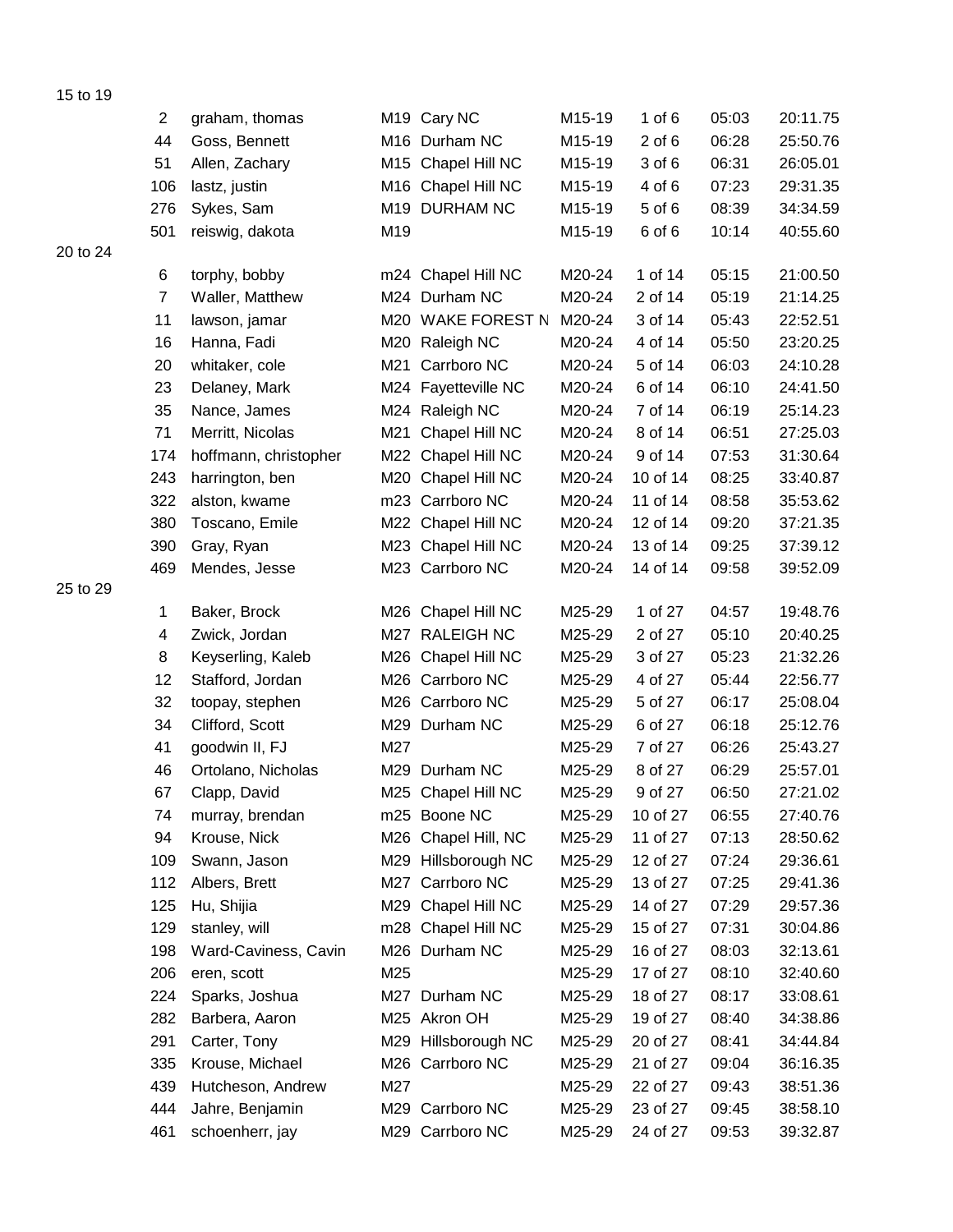|          | 549 | de Jong, Eelco       |     | M29 Chapel Hill NC | M25-29 | 25 of 27 | 10:40 | 42:38.85 |
|----------|-----|----------------------|-----|--------------------|--------|----------|-------|----------|
|          | 572 | Stevens, Mark        |     | M29 Carrboro NC    | M25-29 | 26 of 27 | 10:50 | 43:21.60 |
|          | 659 | Lane, Zachary        |     | M29 Durham NC      | M25-29 | 27 of 27 | 11:49 | 47:16.87 |
| 30 to 34 |     |                      |     |                    |        |          |       |          |
|          | 3   | Jeuland, Marc        |     | M34 Chapel Hill NC | M30-34 | 1 of 37  | 05:07 | 20:28.25 |
|          | 5   | Surface, Tim         |     | M34 Raleigh NC     | M30-34 | 2 of 37  | 05:13 | 20:53.77 |
|          | 14  | Askey, Billy         | M30 | <b>CARY NC</b>     | M30-34 | 3 of 37  | 05:46 | 23:03.75 |
|          | 21  | Dixon, Joshua        |     | M33 Chapel Hill NC | M30-34 | 4 of 37  | 06:05 | 24:18.75 |
|          | 28  | Villalta, Randy      | M31 | Carrboro NC        | M30-34 | 5 of 37  | 06:13 | 24:50.27 |
|          | 45  | Smith, Justin        | m31 | Mebane NC          | M30-34 | 6 of 37  | 06:29 | 25:55.26 |
|          | 54  | price, patrick       |     | M34 Raleigh NC     | M30-34 | 7 of 37  | 06:33 | 26:13.02 |
|          | 70  | Kelley, Drew         |     | M33 Chapel Hill NC | M30-34 | 8 of 37  | 06:51 | 27:25.03 |
|          | 95  | keil, alex           |     | M32 Chapel Hill NC | M30-34 | 9 of 37  | 07:15 | 28:59.60 |
|          | 177 | Miller, Alexander    |     | M30 Chapel Hill NC | M30-34 | 10 of 37 | 07:54 | 31:34.35 |
|          | 199 | mattison, andy       | M31 | Raleigh NC         | M30-34 | 11 of 37 | 08:04 | 32:14.84 |
|          | 202 | burris, jim          |     | M32 Efland NC      | M30-34 | 12 of 37 | 08:05 | 32:18.35 |
|          | 232 | todd, jonathan       |     | M32 Chapel Hill NC | M30-34 | 13 of 37 | 08:22 | 33:27.61 |
|          | 245 | Moore, Ryan          |     | M30 Chapel Hill NC | M30-34 | 14 of 37 | 08:26 | 33:43.10 |
|          | 246 | Kemmis, Rafe         |     | M30 DURHAM NC      | M30-34 | 15 of 37 | 08:26 | 33:45.36 |
|          | 258 | roedema, mike        |     | M32 Carrboro NC    | M30-34 | 16 of 37 | 08:33 | 34:11.61 |
|          | 279 | Tweedy, Jonathan     |     | M34 Carrboro NC    | M30-34 | 17 of 37 | 08:39 | 34:37.12 |
|          | 283 | Talley, Dustin       |     | M32 Chapel Hill NC | M30-34 | 18 of 37 | 08:40 | 34:39.84 |
|          | 289 | Krieg, Robert        |     | M33 Chapel Hill NC | M30-34 | 19 of 37 | 08:41 | 34:44.60 |
|          | 304 | Adams, Brian         |     | M30 Mebane NC      | M30-34 | 20 of 37 | 08:48 | 35:13.59 |
|          | 312 | Smith, Matthew       |     | M32 Durham NC      | M30-34 | 21 of 37 | 08:55 | 35:38.36 |
|          | 351 | Steinbach, Jeff      |     | M32 Durham NC      | M30-34 | 22 of 37 | 09:09 | 36:37.11 |
|          | 368 | Hartman, Conor       |     | M30 Durham NC      | M30-34 | 23 of 37 | 09:15 | 37:00.13 |
|          | 383 | Pearson, Michael     |     | M34 Chapel Hill NC | M30-34 | 24 of 37 | 09:21 | 37:24.61 |
|          | 393 | Lebensburger, Andrew |     | M31 New York NY    | M30-34 | 25 of 37 | 09:26 | 37:44.12 |
|          | 415 | Garrett, Chris       |     | M31 Cary NC        | M30-34 | 26 of 37 | 09:33 | 38:12.60 |
|          | 438 | Rummage, Josh        |     | M34 Raleigh NC     | M30-34 | 27 of 37 | 09:42 | 38:49.35 |
|          | 474 | Lefkowitz, Justin    |     | M33 Durham NC      | M30-34 | 28 of 37 | 10:00 | 39:59.86 |
|          | 477 | Bourassa, Adam       |     | M32 BURLINGTON NC  | M30-34 | 29 of 37 | 10:03 | 40:11.85 |
|          | 499 | kirschbrown, justin  |     | m30 Chapel Hill NC | M30-34 | 30 of 37 | 10:13 | 40:53.35 |
|          | 517 | Sassa, Akira         | M30 | Morrisville NC     | M30-34 | 31 of 37 | 10:21 | 41:25.85 |
|          | 542 | Dawson, Kevin        |     | M34 Vansant VA     | M30-34 | 32 of 37 | 10:30 | 42:01.37 |
|          | 566 | Doty, Michael        |     | M30 Chapel Hill NC | M30-34 | 33 of 37 | 10:48 | 43:11.59 |
|          | 608 | hundley, robert      | m31 | Durham NC          | M30-34 | 34 of 37 | 11:07 | 44:28.38 |
|          | 612 | Jones, Waverly       |     | M32 Durham NC      | M30-34 | 35 of 37 | 11:09 | 44:34.86 |
|          | 614 | Garrett, Tom         |     | M30 Raleigh NC     | M30-34 | 36 of 37 | 11:13 | 44:50.59 |
|          | 721 | Fox, JB              |     | M34 Chapel Hill NC | M30-34 | 37 of 37 | 13:34 | 54:17.36 |
| 35 to 39 |     |                      |     |                    |        |          |       |          |
|          | 9   | linney, george       |     | m38 Durham NC      | M35-39 | 1 of 52  | 05:36 | 22:23.02 |
|          | 13  | Kobes, Solomon       |     | M38 Chapel Hill NC | M35-39 | 2 of 52  | 05:45 | 23:00.27 |
|          | 15  | Turner, lan          |     | M35 Durham NC      | M35-39 | 3 of 52  | 05:48 | 23:13.01 |
|          | 18  | Saul, Bradley        |     | M35 Chapel Hill NC | M35-39 | 4 of 52  | 05:53 | 23:30.03 |
|          | 22  | Pillinger, Nic       |     | M35 Durham NC      | M35-39 | 5 of 52  | 06:09 | 24:35.51 |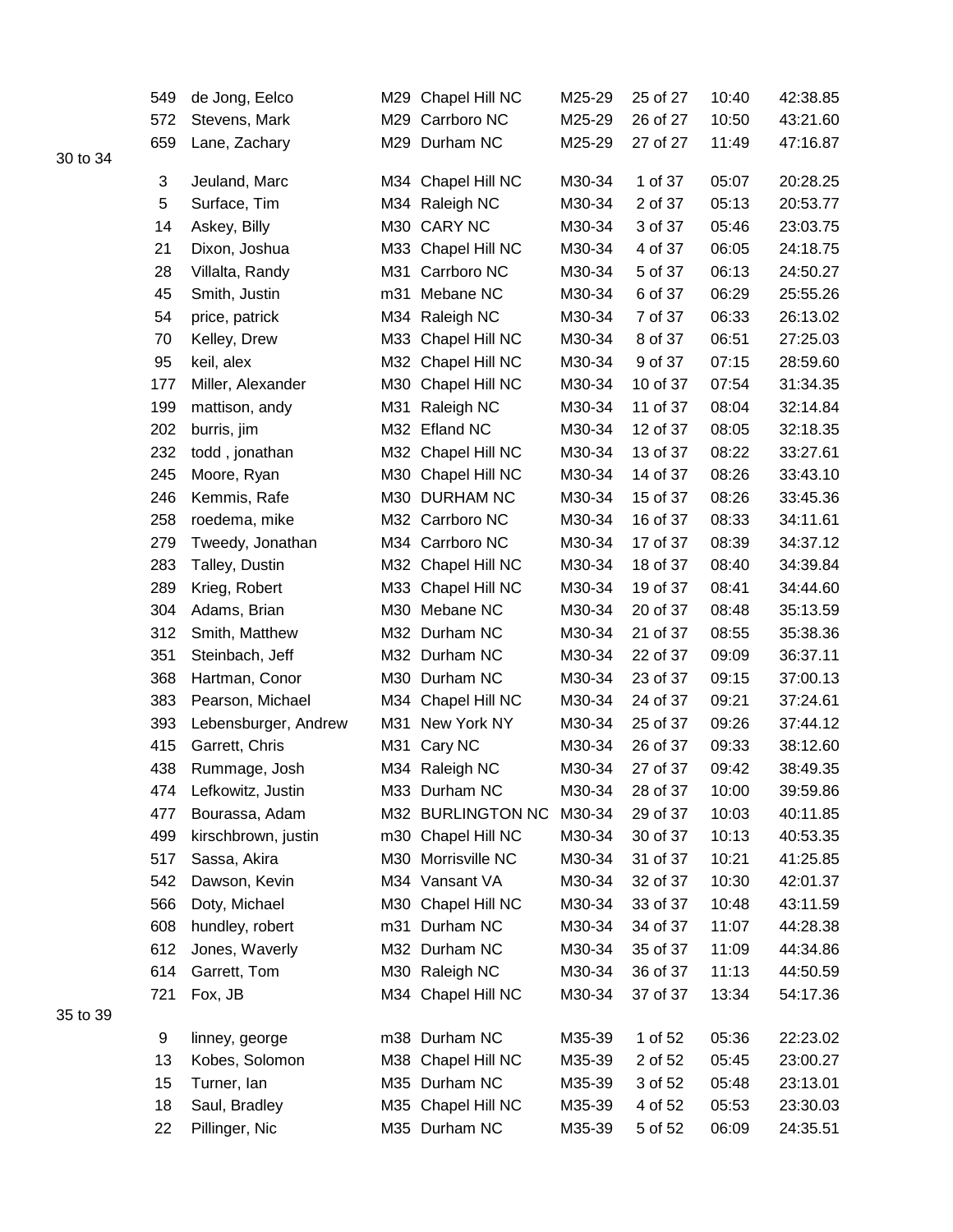| 61  | Jones, Michael         | M37 | Chapel Hill NC        | M35-39 | 6 of 52  | 06:42 | 26:47.01 |
|-----|------------------------|-----|-----------------------|--------|----------|-------|----------|
| 64  | Diaz, Brian            |     | M37 Chapel Hill NC    | M35-39 | 7 of 52  | 06:47 | 27:07.27 |
| 69  | Crawford, Jason        | m37 | Chapel Hill NC        | M35-39 | 8 of 52  | 06:51 | 27:22.76 |
| 75  | Ross, Timothy          | M39 | Carrboro NC           | M35-39 | 9 of 52  | 06:56 | 27:43.50 |
| 82  | Elwell, Richard        | M36 | Raleigh NC            | M35-39 | 10 of 52 | 07:04 | 28:14.61 |
| 86  | guiteras, raymond      | m38 | <b>Brooklyn NY</b>    | M35-39 | 11 of 52 | 07:07 | 28:27.36 |
| 105 | Van Slyke, Adam        |     | M35 Carrboro NC       | M35-39 | 12 of 52 | 07:23 | 29:31.35 |
| 108 | Schneider, John        |     | M38 CARY NC           | M35-39 | 13 of 52 | 07:24 | 29:35.60 |
| 111 | Gale, w. Patrick       |     | M39 Carrboro NC       | M35-39 | 14 of 52 | 07:25 | 29:39.84 |
| 114 | Young, Timothy         |     | M36 Durham NC         | M35-39 | 15 of 52 | 07:26 | 29:43.61 |
| 117 | Morgan, Brian          |     | M37 Durham NC         | M35-39 | 16 of 52 | 07:26 | 29:44.85 |
| 122 | McKay, Daniel          | M37 | Carrboro NC           | M35-39 | 17 of 52 | 07:28 | 29:51.64 |
| 138 | Lanasa, Mark           | M39 | Chapel Hill NC        | M35-39 | 18 of 52 | 07:35 | 30:20.60 |
| 139 | Guiteras, Andrew       |     | M35 Carrboro NC       | M35-39 | 19 of 52 | 07:36 | 30:22.36 |
| 161 | Garcia-Fogarty, Ronald | M39 | Chapel Hill NC        | M35-39 | 20 of 52 | 07:48 | 31:12.59 |
| 163 | Gordek, Harper         | M35 | Durham NC             | M35-39 | 21 of 52 | 07:49 | 31:17.11 |
| 178 | Nieman, Jeff           |     | M36 Hillsborough NC   | M35-39 | 22 of 52 | 07:54 | 31:36.11 |
| 191 | Kay, Kevin             |     | M36 Carrboro NC       | M35-39 | 23 of 52 | 07:59 | 31:57.10 |
| 194 | Drake, Joseph          | M39 | Chapel Hill NC        | M35-39 | 24 of 52 | 08:01 | 32:04.59 |
| 197 | Pearson, Andy          |     | M36 Carrboro NC       | M35-39 | 25 of 52 | 08:03 | 32:10.86 |
| 200 | Shotwell, John         |     | M36 Hillsborough NC   | M35-39 | 26 of 52 | 08:04 | 32:16.86 |
| 203 | strickland, william    |     | M35 Cary NC           | M35-39 | 27 of 52 | 08:05 | 32:19.85 |
| 212 | McConnell, Jeff        | M39 | Chapel Hill NC        | M35-39 | 28 of 52 | 08:12 | 32:46.12 |
| 250 | Matthews, David        | M36 | Carrboro NC           | M35-39 | 29 of 52 | 08:30 | 33:58.60 |
| 290 | Roberts, Jason         | M37 | Chapel Hill NC        | M35-39 | 30 of 52 | 08:41 | 34:44.61 |
| 300 | Crockett, Jason        |     | M36 DURHAM NC         | M35-39 | 31 of 52 | 08:46 | 35:04.60 |
| 305 | Cocowitch, Andrew      | M35 | Chapel Hill NC        | M35-39 | 32 of 52 | 08:49 | 35:17.61 |
| 340 | Cavanaugh, Mark        | m39 | Chapel Hill NC        | M35-39 | 33 of 52 | 09:05 | 36:20.60 |
| 358 | Bouchard, Chris        | M37 | Gibsonville NC        | M35-39 | 34 of 52 | 09:11 | 36:44.85 |
| 369 | Crowe, Robert          | M36 | Durham NC             | M35-39 | 35 of 52 | 09:15 | 37:00.38 |
| 389 | Lee, Richard           |     | M35 Chapel Hill NC    | M35-39 | 36 of 52 | 09:24 | 37:36.84 |
| 391 | Cowell, Jason          |     | M37 Apex NC           | M35-39 | 37 of 52 | 09:25 | 37:39.14 |
| 427 | Bowers, Albert         |     | M35 Durham NC         | M35-39 | 38 of 52 | 09:37 | 38:27.63 |
| 436 | Andrews, David         |     | M37 Carrboro NC       | M35-39 | 39 of 52 | 09:40 | 38:41.61 |
| 440 | Litchfield, Brian      |     | M37 Carrboro NC       | M35-39 | 40 of 52 | 09:43 | 38:51.59 |
| 471 | Mounce, Tim            |     | M38 Chapel Hill NC    | M35-39 | 41 of 52 | 09:58 | 39:52.86 |
| 473 | Piscitello, Michael    |     | M37 Chapel Hill NC    | M35-39 | 42 of 52 | 09:59 | 39:56.62 |
| 536 | Overton, Evan          |     | M37 Carrboro NC       | M35-39 | 43 of 52 | 10:29 | 41:56.12 |
| 562 | Fisher, Daniel         |     | M37 Durham NC         | M35-39 | 44 of 52 | 10:45 | 42:59.59 |
| 571 | Coyle, Thomas          |     | M38 Durham NC         | M35-39 | 45 of 52 | 10:50 | 43:20.59 |
| 575 | Sadler jr, Bobby       |     | M37 GRAHAM NC         | M35-39 | 46 of 52 | 10:51 | 43:23.34 |
| 594 | Norris, Mike           |     | M39 Southern Pines NO | M35-39 | 47 of 52 | 10:59 | 43:54.59 |
| 609 | DeMarcus, Forrest      |     | M36 Carrboro NC       | M35-39 | 48 of 52 | 11:07 | 44:29.34 |
| 618 | Kerr, Matthew          |     | M38 Chapel Hill NC    | M35-39 | 49 of 52 | 11:15 | 45:01.11 |
| 619 | Siano, Gaetano         |     | M37 Carrboro NC       | M35-39 | 50 of 52 | 11:16 | 45:03.88 |
| 622 | Grabowski, Chuck       |     | M38 Chapel Hill NC    | M35-39 | 51 of 52 | 11:17 | 45:08.11 |
|     |                        |     |                       |        |          |       |          |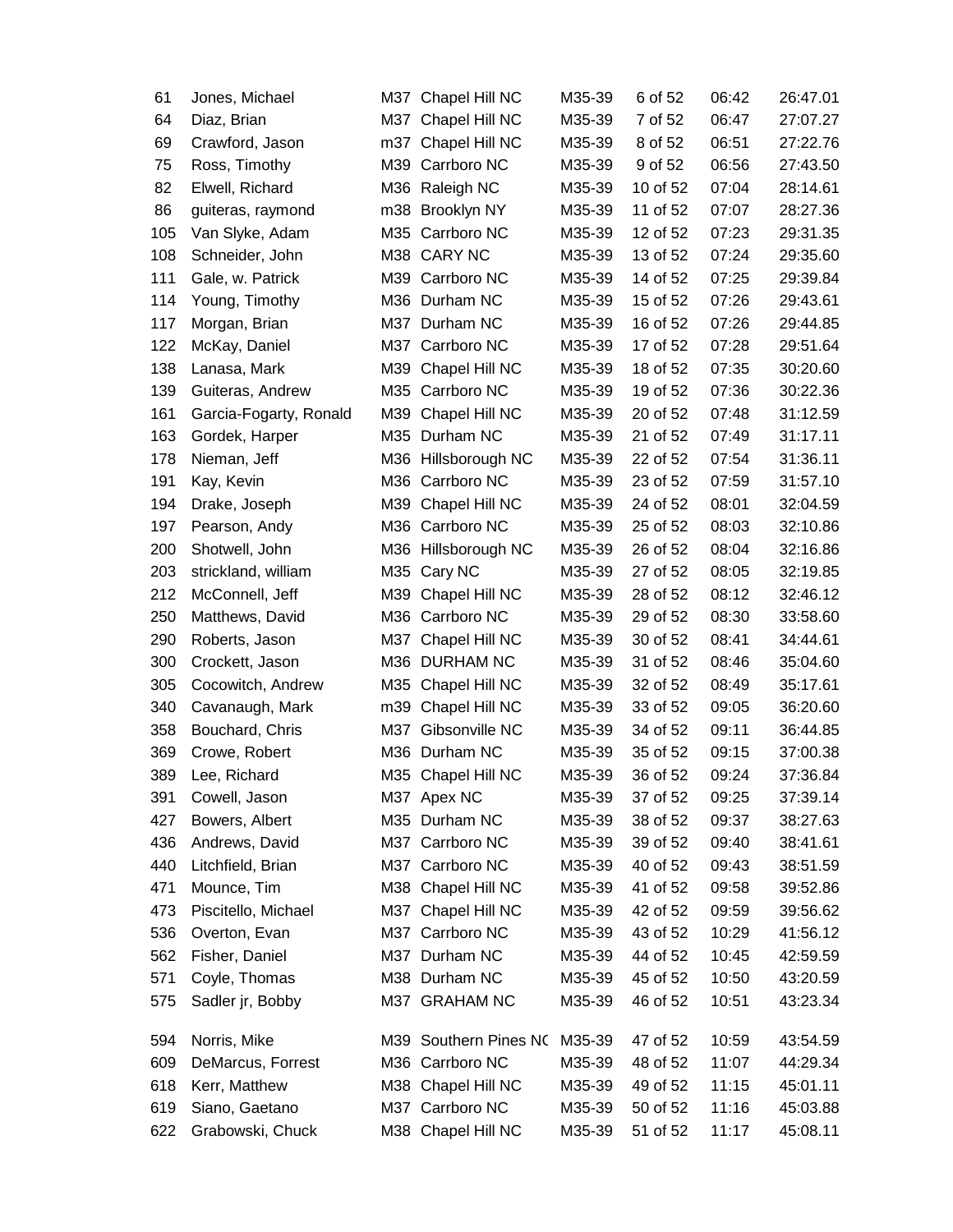|          | 695 | Browner, Jeremy     |     | M38 Chapel Hill NC  | M35-39 | 52 of 52 | 12:39 | 50:37.35 |
|----------|-----|---------------------|-----|---------------------|--------|----------|-------|----------|
| 40 to 44 |     |                     |     |                     |        |          |       |          |
|          | 10  | Jones, Colin        |     | M42 Raleigh NC      | M40-44 | 1 of 42  | 05:37 | 22:28.76 |
|          | 17  | Heinly, Craig       | M44 | Chapel Hill NC      | M40-44 | 2 of 42  | 05:51 | 23:24.76 |
|          | 19  | Dunson, David       | M40 | Chapel Hill NC      | M40-44 | 3 of 42  | 05:56 | 23:45.77 |
|          | 29  | McDow, Will         |     | M42 Durham NC       | M40-44 | 4 of 42  | 06:13 | 24:51.25 |
|          | 31  | gustafson, kevin    |     | M44 prosser WA      | M40-44 | 5 of 42  | 06:16 | 25:05.25 |
|          | 33  | gergen, christopher | M42 |                     | M40-44 | 6 of 42  | 06:18 | 25:11.02 |
|          | 37  | PORTER, JEFFERY     | M41 | Apex NC             | M40-44 | 7 of 42  | 06:19 | 25:16.75 |
|          | 53  | griffen, tom        | m41 | Carrboro NC         | M40-44 | 8 of 42  | 06:32 | 26:08.03 |
|          | 59  | Papazoglou, Michael |     | M42 Chapel Hill NC  | M40-44 | 9 of 42  | 06:39 | 26:36.02 |
|          | 77  | Kalin, Paul         |     | M42 Durham NC       | M40-44 | 10 of 42 | 06:57 | 27:48.27 |
|          | 81  | alston, marvin      | M43 |                     | M40-44 | 11 of 42 | 07:02 | 28:08.34 |
|          | 87  | Savage, Eric        |     | M42 Chapel Hill NC  | M40-44 | 12 of 42 | 07:07 | 28:29.63 |
|          | 119 | JHAVERI, RAVI       |     | M42 DURHAM NC       | M40-44 | 13 of 42 | 07:28 | 29:50.56 |
|          | 121 | Salemy, Tim         |     | M42 Chapel Hill NC  | M40-44 | 14 of 42 | 07:28 | 29:51.60 |
|          | 123 | Zolotor, Adam       |     | M42 Carrboro NC     | M40-44 | 15 of 42 | 07:28 | 29:52.10 |
|          | 127 | Schmitz, William    | M41 | Chapel Hill NC      | M40-44 | 16 of 42 | 07:30 | 29:59.10 |
|          | 156 | Rhoads, Donald      | M40 | Durham NC           | M40-44 | 17 of 42 | 07:44 | 30:54.60 |
|          | 175 | Mincey, Christopher | M41 | Durham NC           | M40-44 | 18 of 42 | 07:53 | 31:30.84 |
|          | 179 | Grooms, Todd        | m40 | Hillsborough NC     | M40-44 | 19 of 42 | 07:54 | 31:36.14 |
|          | 181 | Seils, Damon        | M40 | Carrboro NC         | M40-44 | 20 of 42 | 07:55 | 31:38.09 |
|          | 182 | Thomas, Jody        |     | M42 Chapel Hill NC  | M40-44 | 21 of 42 | 07:55 | 31:41.36 |
|          | 183 | Balfour, James      |     | M43 Mebane NC       | M40-44 | 22 of 42 | 07:56 | 31:43.60 |
|          | 187 | Godfrey, Jake       | M40 | Chapel Hill NC      | M40-44 | 23 of 42 | 07:57 | 31:47.09 |
|          | 196 | Wadman, John        |     | M42 Chapel Hill NC  | M40-44 | 24 of 42 | 08:02 | 32:09.86 |
|          | 204 | Herrick, Jeffrey    | M40 | Carrboro NC         | M40-44 | 25 of 42 | 08:05 | 32:21.86 |
|          | 213 | Byrd, Noah          | M41 | Durham NC           | M40-44 | 26 of 42 | 08:12 | 32:46.87 |
|          | 225 | kime, jonathan      | m41 | Chapel Hill NC      | M40-44 | 27 of 42 | 08:18 | 33:10.36 |
|          | 256 | nestor, cyril       |     | M43 Durham NC       | M40-44 | 28 of 42 | 08:31 | 34:05.10 |
|          | 287 | Lensch, Erik        |     | M42 Chapel Hill NC  | M40-44 | 29 of 42 | 08:41 | 34:42.37 |
|          | 292 | Bearman, Nathan     |     | M43 Chapel Hill NC  | M40-44 | 30 of 42 | 08:42 | 34:46.10 |
|          | 308 | Campbell, Jay       |     | M43 Hillsborough NC | M40-44 | 31 of 42 | 08:50 | 35:20.86 |
|          | 354 | foster, andrew      |     | m44 Chapel Hill NC  | M40-44 | 32 of 42 | 09:10 | 36:40.10 |
|          | 357 | Cox, John           |     | M43 GRAHAM NC       | M40-44 | 33 of 42 | 09:11 | 36:44.38 |
|          | 372 | Hofweber, Thomas    |     | M44 Chapel Hill NC  | M40-44 | 34 of 42 | 09:17 | 37:07.85 |
|          | 376 | Barnes, Edward      |     | M40 Durham NC       | M40-44 | 35 of 42 | 09:18 | 37:12.35 |
|          | 410 | Helm, Arron         | M41 | Raleigh NC          | M40-44 | 36 of 42 | 09:31 | 38:03.11 |
|          | 433 | LoFrese, Todd       | M41 | Chapel Hill NC      | M40-44 | 37 of 42 | 09:40 | 38:41.07 |
|          | 456 | Zaas, david         | M41 | Chapel Hill NC      | M40-44 | 38 of 42 | 09:50 | 39:20.35 |
|          | 468 | Graham, Vann        |     | M42 Chapel Hill NC  | M40-44 | 39 of 42 | 09:58 | 39:50.59 |
|          | 480 | Fish, Eric          |     | M40 Chapel Hill NC  | M40-44 | 40 of 42 | 10:04 | 40:15.34 |
|          | 493 | Wahlstrom, Erik     |     | M44 Chapel Hill NC  | M40-44 | 41 of 42 | 10:09 | 40:36.86 |
|          | 615 | Thomas, Jason       |     | M42 GRAHAM NC       | M40-44 | 42 of 42 | 11:13 | 44:52.34 |
| 45 to 49 |     |                     |     |                     |        |          |       |          |
|          | 27  | Mele, Steve         |     | M48 DURHAM NC       | M45-49 | 1 of 45  | 06:13 | 24:50.26 |
|          | 39  | Squires, Chris      |     | M47 Raleigh NC      | M45-49 | 2 of 45  | 06:25 | 25:41.50 |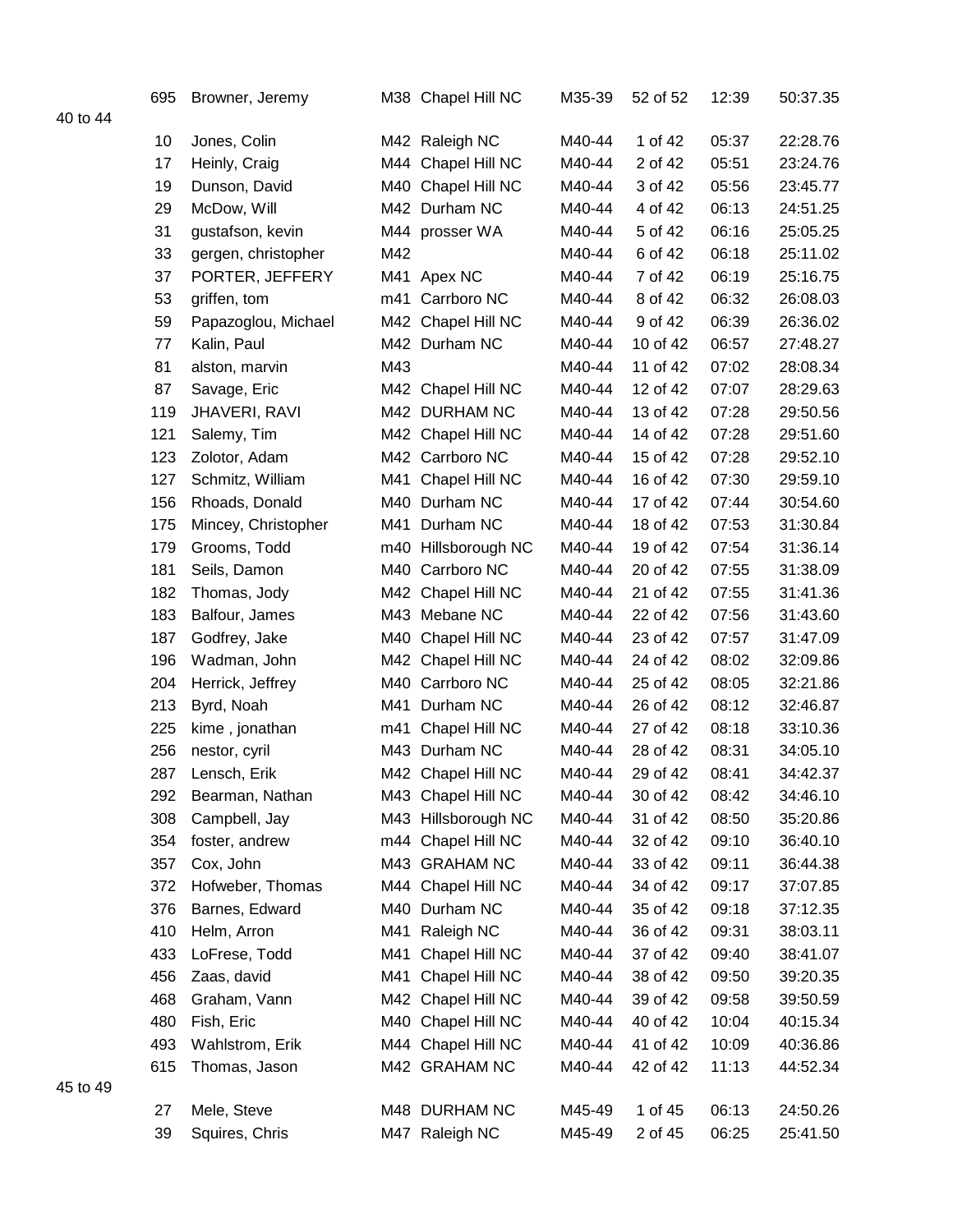| 43  | Goss, Mason         |     | M45 Durham NC       | M45-49 | 3 of 45  | 06:28 | 25:50.53 |
|-----|---------------------|-----|---------------------|--------|----------|-------|----------|
| 50  | Molloy, Phil        |     | M45 WAKE FOREST N   | M45-49 | 4 of 45  | 06:31 | 26:04.77 |
| 65  | Florack, Russell    |     | M48 Durham NC       | M45-49 | 5 of 45  | 06:48 | 27:11.00 |
| 73  | Sawyer, Simon       |     | M46 Chapel Hill NC  | M45-49 | 6 of 45  | 06:54 | 27:36.00 |
| 78  | Lewis, Jim          |     | M46 Chapel Hill NC  | M45-49 | 7 of 45  | 06:59 | 27:57.10 |
| 79  | Martin, Steven      |     | M46 Raleigh NC      | M45-49 | 8 of 45  | 07:02 | 28:07.62 |
| 80  | Brees, Scott        | M45 | Chapel Hill NC      | M45-49 | 9 of 45  | 07:02 | 28:08.10 |
| 84  | pass, david         |     | M45 Chapel Hill NC  | M45-49 | 10 of 45 | 07:06 | 28:22.62 |
| 92  | Drake, Jonathan     |     | M47 Chapel Hill NC  | M45-49 | 11 of 45 | 07:10 | 28:38.87 |
| 110 | Boggess, John       |     | M48 Chapel Hill NC  | M45-49 | 12 of 45 | 07:24 | 29:36.86 |
| 113 | Patterson, Evan     |     | M45 Chapel Hill NC  | M45-49 | 13 of 45 | 07:26 | 29:42.12 |
| 124 | Lambropoulos, Yanni |     | M47 Durham NC       | M45-49 | 14 of 45 | 07:29 | 29:55.37 |
| 148 | Reeves, Kramer      |     | M46 Chapel Hill NC  | M45-49 | 15 of 45 | 07:39 | 30:37.85 |
| 152 | Taylor, Curtis      |     | M49 Carrboro NC     | M45-49 | 16 of 45 | 07:41 | 30:43.12 |
| 153 | blake, tom          |     | M45 Chapel Hill NC  | M45-49 | 17 of 45 | 07:41 | 30:44.85 |
| 168 | Duronio, Bob        |     | M48 Chapel Hill NC  | M45-49 | 18 of 45 | 07:51 | 31:25.85 |
| 169 | Riek, Jim           |     | M48 Carrboro NC     | M45-49 | 19 of 45 | 07:52 | 31:26.34 |
| 170 | van buren, mark     | M48 |                     | M45-49 | 20 of 45 | 07:52 | 31:27.35 |
| 173 | Blue, Christopher   | M45 | Chapel Hill NC      | M45-49 | 21 of 45 | 07:52 | 31:29.87 |
| 186 | Beatty, Brian       |     | M49 Carrboro NC     | M45-49 | 22 of 45 | 07:57 | 31:46.61 |
| 192 | Murphy, Brian       |     | M49 Durham NC       | M45-49 | 23 of 45 | 08:00 | 31:58.87 |
| 193 | Kayye, Gary         |     | M48 Chapel Hill NC  | M45-49 | 24 of 45 | 08:00 | 32:00.10 |
| 226 | phillips, gregg     |     | M46 Hillsborough NC | M45-49 | 25 of 45 | 08:18 | 33:11.37 |
| 253 | garner, michael     |     | m46 BURLINGTON NC   | M45-49 | 26 of 45 | 08:31 | 34:04.12 |
| 318 | Bigler, Roy         |     | M45 Siler City NC   | M45-49 | 27 of 45 | 08:56 | 35:44.79 |
| 342 | Fortner, Glenn      |     | M46 Clayton NC      | M45-49 | 28 of 45 | 09:06 | 36:25.60 |
| 355 | Correia, Joao       |     | M45 Durham NC       | M45-49 | 29 of 45 | 09:10 | 36:41.61 |
| 362 | DePeal, Thomas      |     | M45 Durham NC       | M45-49 | 30 of 45 | 09:14 | 36:54.35 |
| 366 | Strader, Michael    |     | M47 Durham NC       | M45-49 | 31 of 45 | 09:14 | 36:57.60 |
| 375 | pannell, john       |     | m49 BURLINGTON NC   | M45-49 | 32 of 45 | 09:18 | 37:11.61 |
| 406 | Cotton, John        |     | M48 Chapel Hill NC  | M45-49 | 33 of 45 | 09:29 | 37:57.84 |
| 421 | Castellani, Brian   |     | M45 Naples FL       | M45-49 | 34 of 45 | 09:35 | 38:20.85 |
| 423 | Pedersen, Kurt      |     | M47 Chapel Hill NC  | M45-49 | 35 of 45 | 09:36 | 38:25.35 |
| 435 | Spencer, John       |     | M45 DURHAM NC       | M45-49 | 36 of 45 | 09:40 | 38:41.36 |
| 443 | Allen, Jeffery      |     | M47 Hillsborough NC | M45-49 | 37 of 45 | 09:44 | 38:56.12 |
| 494 | esterley, chris     |     | M49 Chapel Hill NC  | M45-49 | 38 of 45 | 10:10 | 40:40.85 |
| 500 | Goings, Kevin       |     | M47 CARY NC         | M45-49 | 39 of 45 | 10:14 | 40:55.35 |
| 521 | lantz, mike         |     | m45 Chapel Hill NC  | M45-49 | 40 of 45 | 10:23 | 41:30.10 |
| 526 | cohen, jeff         |     | M47 Durham NC       | M45-49 | 41 of 45 | 10:24 | 41:36.35 |
| 537 | simmonds, junior    |     | M45 Durham NC       | M45-49 | 42 of 45 | 10:29 | 41:57.09 |
| 602 | Tovell, Chris       |     | M48 Carrboro NC     | M45-49 | 43 of 45 | 11:05 | 44:18.10 |
| 651 | Arnott, Roger       |     | M47 Chapel Hill NC  | M45-49 | 44 of 45 | 11:41 | 46:43.38 |
| 727 | Kulkarni, Tanuj     |     | M47 Chapel Hill NC  | M45-49 | 45 of 45 | 13:40 | 54:38.34 |
| 25  | Slade, Gary         |     | M54 Chapel Hill NC  | M50-54 | 1 of 37  | 06:11 | 24:42.25 |
| 26  | Kelley, Mike        |     | m53 Chapel Hill NC  | M50-54 | 2 of 37  | 06:12 | 24:47.00 |
| 58  | Brown, William      |     | M50 Chapel Hill NC  | M50-54 | 3 of 37  | 06:38 | 26:33.77 |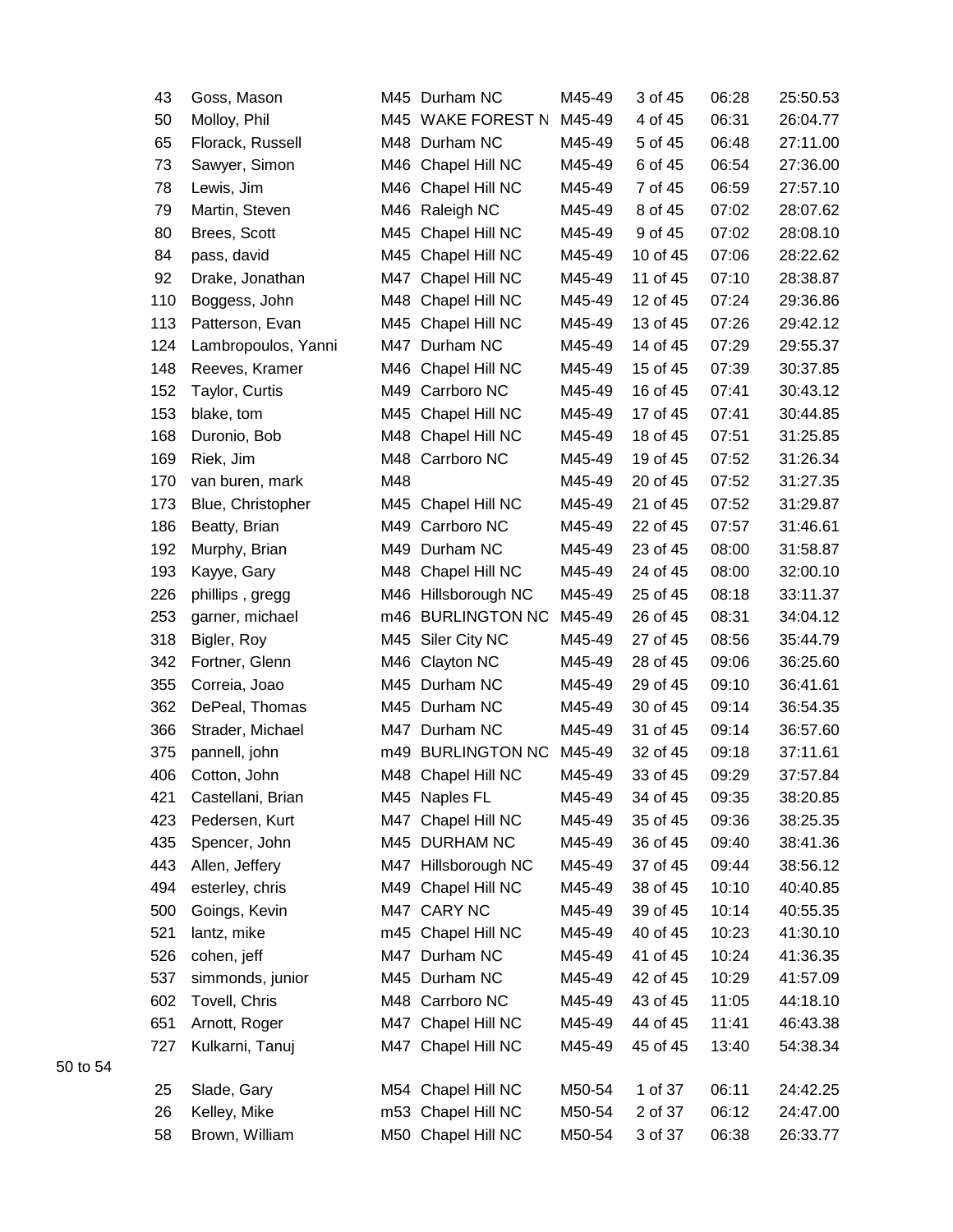| 66    | Knight, Rodney      |     | M52 Chapel Hill NC    | M50-54 | 4 of 37    | 06:50 | 27:18.75 |
|-------|---------------------|-----|-----------------------|--------|------------|-------|----------|
| 68    | phillips, tim       |     | M53 New Orleans LA    | M50-54 | 5 of 37    | 06:50 | 27:21.25 |
| 83    | Gilbert, Craig      |     | M53 DURHAM NC         | M50-54 | 6 of 37    | 07:06 | 28:22.11 |
| 100   | billings, ed        | M51 | Chapel Hill NC        | M50-54 | 7 of 37    | 07:20 | 29:20.10 |
| 130   | Rees, John          | M53 | Chapel Hill NC        | M50-54 | 8 of 37    | 07:32 | 30:07.10 |
| 137   | hinton, andrew      |     | m50 Raleigh NC        | M50-54 | 9 of 37    | 07:35 | 30:20.09 |
| 145   | Lehman, Dan         | M50 | Chapel Hill NC        | M50-54 | 10 of 37   | 07:38 | 30:33.10 |
| 154   | Armstrong, Mike     | M53 | Chapel Hill NC        | M50-54 | 11 of 37   | 07:42 | 30:47.35 |
| 159   | Prabucki, Bernard   | M51 | Carrboro NC           | M50-54 | 12 of 37   | 07:47 | 31:07.09 |
| 160   | wilkinson, michael  |     | m52 Mebane NC         | M50-54 | 13 of 37   | 07:48 | 31:10.59 |
| 163.1 | caviness, gordon    |     | M52 Durham NC         | M50-54 | 13.1 of 38 | 7:49  | 31:17.5  |
| 211   | Kauftheil, Randy    | M54 | Chapel Hill NC        | M50-54 | 14 of 37   | 08:12 | 32:46.11 |
| 231   | Neeley, Ned         |     | M53 DURHAM NC         | M50-54 | 15 of 37   | 08:22 | 33:26.36 |
| 237   | Goss, Charles       | M50 | Chapel Hill NC        | M50-54 | 16 of 37   | 08:23 | 33:30.85 |
| 240   | Williams, Joel      |     | M52 Mebane NC         | M50-54 | 17 of 37   | 08:24 | 33:34.59 |
| 242   | Frellick, Paul      |     | M53 Chapel Hill NC    | M50-54 | 18 of 37   | 08:25 | 33:39.61 |
| 274   | Taylor, Ken         | M50 | Chapel Hill NC        | M50-54 | 19 of 37   | 08:38 | 34:32.87 |
| 281   | Chesser, William    | M50 | Durham NC             | M50-54 | 20 of 37   | 08:39 | 34:37.61 |
| 286   | Dixon, Bob          | M54 | Chapel Hill NC        | M50-54 | 21 of 37   | 08:40 | 34:41.11 |
| 303   | Stocking, Bob       | M50 | Chapel Hill NC        | M50-54 | 22 of 37   | 08:48 | 35:10.11 |
| 313   | Sutherland, Richard | M53 | Chapel Hill NC        | M50-54 | 23 of 37   | 08:55 | 35:40.59 |
| 319   | TURLEY, DARIEL      | M53 | Rougemont NC          | M50-54 | 24 of 37   | 08:56 | 35:45.84 |
| 324   | Mullis, Randy       |     | M53 Carrboro NC       | M50-54 | 25 of 37   | 08:59 | 35:56.84 |
| 326   | Copeland, Bill      | M53 | Chapel Hill NC        | M50-54 | 26 of 37   | 08:59 | 35:57.87 |
| 336   | Chandler, Jeffrey   |     | M52 Durham NC         | M50-54 | 27 of 37   | 09:04 | 36:17.86 |
| 345   | perkins, edgar      |     | M50 Port St. Lucie FL | M50-54 | 28 of 37   | 09:07 | 36:29.11 |
| 365   | Rotenberry, Mark    | M54 | Chapel Hill NC        | M50-54 | 29 of 37   | 09:14 | 36:57.13 |
| 397   | Williams, Shawn     |     | M52 Chapel Hill NC    | M50-54 | 30 of 37   | 09:28 | 37:51.60 |
| 413   | Cohn, Gerry         |     | M50 Chapel Hill NC    | M50-54 | 31 of 37   | 09:33 | 38:11.13 |
| 482   | McAvoy, Greg        |     | M52 Chapel Hill NC    | M50-54 | 32 of 37   | 10:04 | 40:15.85 |
| 489   | Hussey, Jon         |     | M51 Chapel Hill NC    | M50-54 | 33 of 37   | 10:06 | 40:25.36 |
| 503   | Arnel, Tom          |     | M50 Carrboro NC       | M50-54 | 34 of 37   | 10:15 | 40:58.61 |
| 516   | OZOGUZ, HALUK       |     | M53 Chapel Hill NC    | M50-54 | 35 of 37   | 10:21 | 41:25.60 |
| 558   | Powell, Bill        |     | M54 Chapel Hill NC    | M50-54 | 36 of 37   | 10:42 | 42:49.60 |
| 684   | Murphy, Robert      |     | M50 Chapel Hill NC    | M50-54 | 37 of 37   | 12:08 | 48:31.85 |
| 42    | Couper, David       |     | M58 Chapel Hill NC    | M55-59 | 1 of 28    | 06:26 | 25:44.53 |
| 72    | Astrachan, Owen     |     | M57 Chapel Hill NC    | M55-59 | 2 of 28    | 06:53 | 27:33.03 |
| 89    | Straus, Hank        |     | M58 Chapel Hill NC    | M55-59 | 3 of 28    | 07:08 | 28:32.36 |
| 98    | Thompson, Steve     |     | M57 Chapel Hill NC    | M55-59 | 4 of 28    | 07:19 | 29:16.59 |
| 104   | Will, Roch          |     | M57 Mebane NC         | M55-59 | 5 of 28    | 07:22 | 29:27.34 |
| 166   | Blake, John         |     | M55 Chapel Hill NC    | M55-59 | 6 of 28    | 07:51 | 31:25.11 |
| 188   | velasco, armando    |     | m59 Carrboro NC       | M55-59 | 7 of 28    | 07:57 | 31:47.84 |
| 208   | Valley, Robert      |     | M59 Chapel Hill NC    | M55-59 | 8 of 28    | 08:10 | 32:40.86 |
| 248   | Graham, Mark        |     | M59 Cary NC           | M55-59 | 9 of 28    | 08:28 | 33:51.10 |
| 261   | Wallace, Duncan     |     | M58 GRAHAM NC         | M55-59 | 10 of 28   | 08:34 | 34:17.60 |
| 273   | Phillips, Paul      |     | M57 Roxboro NC        | M55-59 | 11 of 28   | 08:37 | 34:29.87 |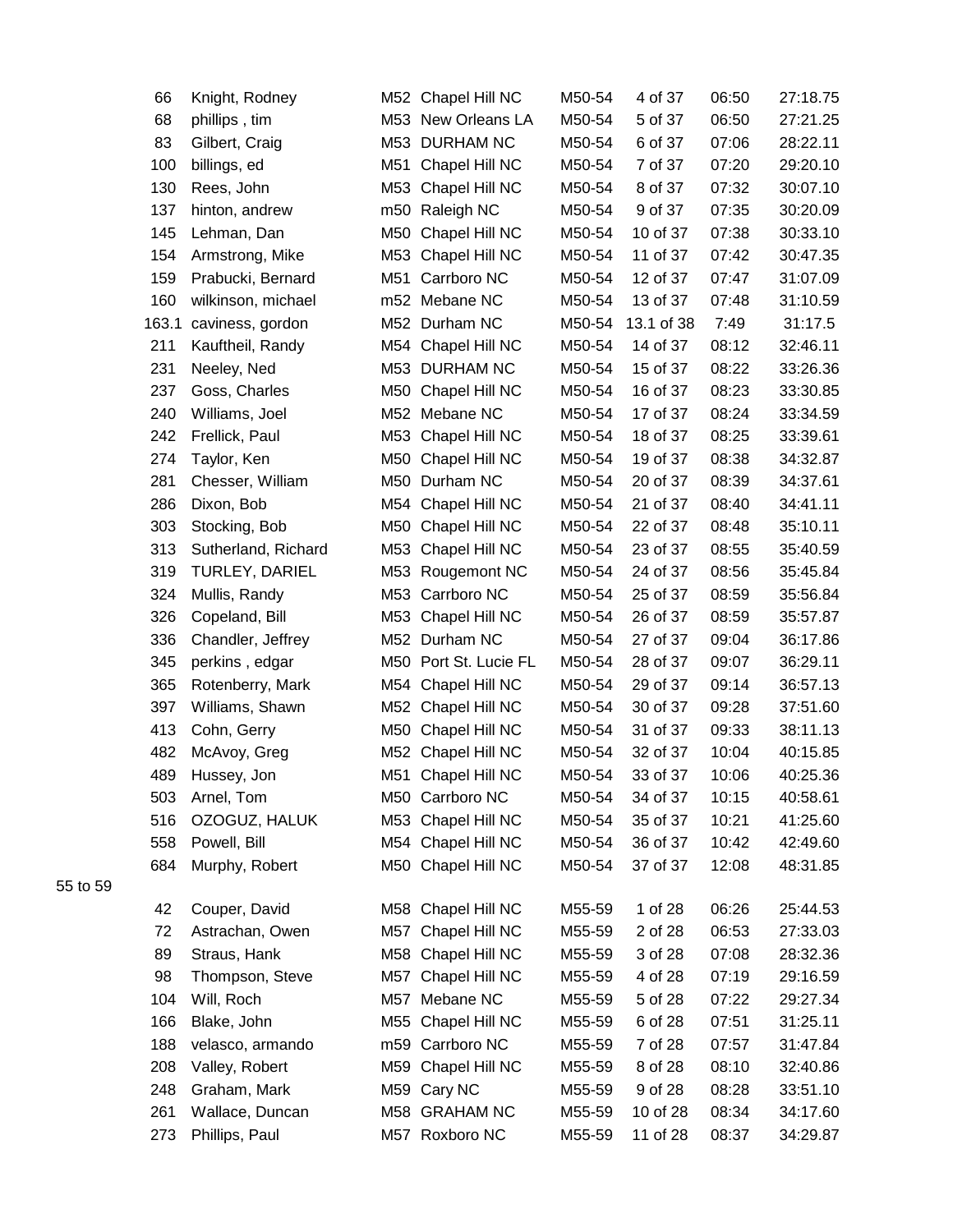|    | 280   | Cheetham, Howard    |     | M59 Chapel Hill NC   | M55-59 | 12 of 28 | 08:39 | 34:37.36    |
|----|-------|---------------------|-----|----------------------|--------|----------|-------|-------------|
|    | 297   | Webb, Michael       |     | M59 Snow Camp NC     | M55-59 | 13 of 28 | 08:44 | 34:55.09    |
|    | 298   | Superak, Peter      |     | M56 Carrboro NC      | M55-59 | 14 of 28 | 08:45 | 34:58.10    |
|    | 316   | Ghio, Andrew        | M58 | Chapel Hill NC       | M55-59 | 15 of 28 | 08:56 | 35:44.37    |
|    | 327   | Madden, Michael     | M58 | Chapel Hill NC       | M55-59 | 16 of 28 | 09:00 | 35:59.13    |
|    | 334   | Shaffer, Donald     | M57 | Chapel Hill NC       | M55-59 | 17 of 28 | 09:03 | 36:10.37    |
|    | 352   | Gaertner, Chas      | M55 | Carrboro NC          | M55-59 | 18 of 28 | 09:10 | 36:39.62    |
|    | 446.1 | Coulter, Ron        | M59 | Chapel Hill NC       | M55-59 | 19 of 29 | 9:46  | 39:05.4     |
|    | 449   | Lester, Jim         |     | M56 Hillsborough NC  | M55-59 | 19 of 28 | 09:48 | 39:12.34    |
|    | 481   | vaught, michael     | M55 | Chapel Hill NC       | M55-59 | 20 of 28 | 10:04 | 40:15.36    |
|    | 491   | Hart, Robert        | M59 | Chapel Hill NC       | M55-59 | 21 of 28 | 10:08 | 40:31.85    |
|    | 513   | lennon, kenneth     |     | M56 Durham NC        | M55-59 | 22 of 28 | 10:20 | 41:18.31    |
|    | 543   | Pooley, Paul        |     | m58 Durham NC        | M55-59 | 23 of 28 | 10:31 | 42:05.10    |
|    | 584   | Brecher, Mark       | M57 | Chapel Hill NC       | M55-59 | 24 of 28 | 10:55 | 43:38.11    |
|    | 592   | hulbert, mark       | M57 |                      | M55-59 | 25 of 28 | 10:57 | 43:48.59    |
|    | 624   | Rosen, Norm         | m59 | Chapel Hill NC       | M55-59 | 26 of 28 | 11:19 | 45:17.10    |
|    | 685   | Carter, Mark        |     | M55 Bellefontaine OH | M55-59 | 27 of 28 | 12:11 | 48:44.10    |
|    | 756   | Davis, Daniel       |     | M59 SAN DIEGO CA     | M55-59 | 28 of 28 | 16:59 | 01:07:55.39 |
| 64 |       |                     |     |                      |        |          |       |             |
|    | 49    | Moss, Gary          |     | M63 Raleigh NC       | M60-64 | 1 of 14  | 06:31 | 26:03.01    |
|    | 102   | Bailey, Phillip     |     | M60 Raleigh NC       | M60-64 | 2 of 14  | 07:20 | 29:21.62    |
|    | 134   | Hetherington, Seth  | m60 | Chapel Hill NC       | M60-64 | 3 of 14  | 07:33 | 30:13.86    |
|    | 135   | covington, david    |     | M63 Durham NC        | M60-64 | 4 of 14  | 07:34 | 30:17.34    |
|    | 141   | Smith, Richard      | M60 | Chapel Hill NC       | M60-64 | 5 of 14  | 07:37 | 30:26.35    |
|    | 144   | Northen, John       | M63 | Chapel Hill NC       | M60-64 | 6 of 14  | 07:38 | 30:31.62    |
|    | 251   | Hails, Dick         | M61 | Greensboro NC        | M60-64 | 7 of 14  | 08:30 | 34:00.12    |
|    | 317   | Huber, Andy         | M63 | Chapel Hill NC       | M60-64 | 8 of 14  | 08:56 | 35:44.61    |
|    | 333   | Buley, Bruce        | M61 | Chapel Hill NC       | M60-64 | 9 of 14  | 09:03 | 36:10.34    |
|    | 399   | Gramer, Joe         |     | M62 RALEIGH NC       | M60-64 | 10 of 14 | 09:28 | 37:53.10    |
|    | 453   | McAdoo, Tim         |     | M63 Chapel Hill NC   | M60-64 | 11 of 14 | 09:49 | 39:17.35    |
|    | 466   | Crawford, Jeffrey   |     | M64 DURHAM NC        | M60-64 | 12 of 14 | 09:56 | 39:43.60    |
|    | 467   | Kleinhammes, Alfred |     | M62 Chapel Hill NC   | M60-64 | 13 of 14 | 09:56 | 39:45.85    |
|    | 529   | Seiz, George        |     | M62 Durham NC        | M60-64 | 14 of 14 | 10:25 | 41:40.36    |
| 69 |       |                     |     |                      |        |          |       |             |
|    | 146   | Kohrman, Richard    |     | M65 Mebane NC        | M65-69 | 1 of 10  | 07:38 | 30:33.13    |
|    | 180   | Vann, William       |     | M65 Chapel Hill NC   | M65-69 | 2 of 10  | 07:54 | 31:37.34    |
|    | 233   | Davis, Edward       |     | M68 Chapel Hill NC   | M65-69 | 3 of 10  | 08:22 | 33:27.87    |
|    | 269   | Griffin, Tom        | M68 | Cary NC              | M65-69 | 4 of 10  | 08:36 | 34:25.87    |
|    | 284   | Cook, Philip        |     | M66 Chapel Hill NC   | M65-69 | 5 of 10  | 08:40 | 34:40.34    |
|    | 320   | Hotelling, Jim      |     | M66 Chapel Hill NC   | M65-69 | 6 of 10  | 08:58 | 35:51.09    |
|    | 510   | hudgins, daniel     |     | m68 DURHAM NC        | M65-69 | 7 of 10  | 10:19 | 41:14.84    |
|    | 613   | WANSLEY, BRANT      |     | M66 Carrboro NC      | M65-69 | 8 of 10  | 11:11 | 44:44.35    |
|    | 633   | Owens, Richard      |     | M69 Chapel Hill NC   | M65-69 | 9 of 10  | 11:28 | 45:50.35    |
|    | 687   | Grieb, Ron          |     | M65 Cary NC          | M65-69 | 10 of 10 | 12:16 | 49:03.35    |
| 74 |       |                     |     |                      |        |          |       |             |
|    | 299   | Harris, Jerry       |     | M73 DURHAM NC        | M70-99 | 1 of 7   | 08:46 | 35:04.09    |
|    | 431   | Morgan, Kevin       |     | M70 Carrboro NC      | M70-99 | 2 of 7   | 09:39 | 38:36.86    |

to